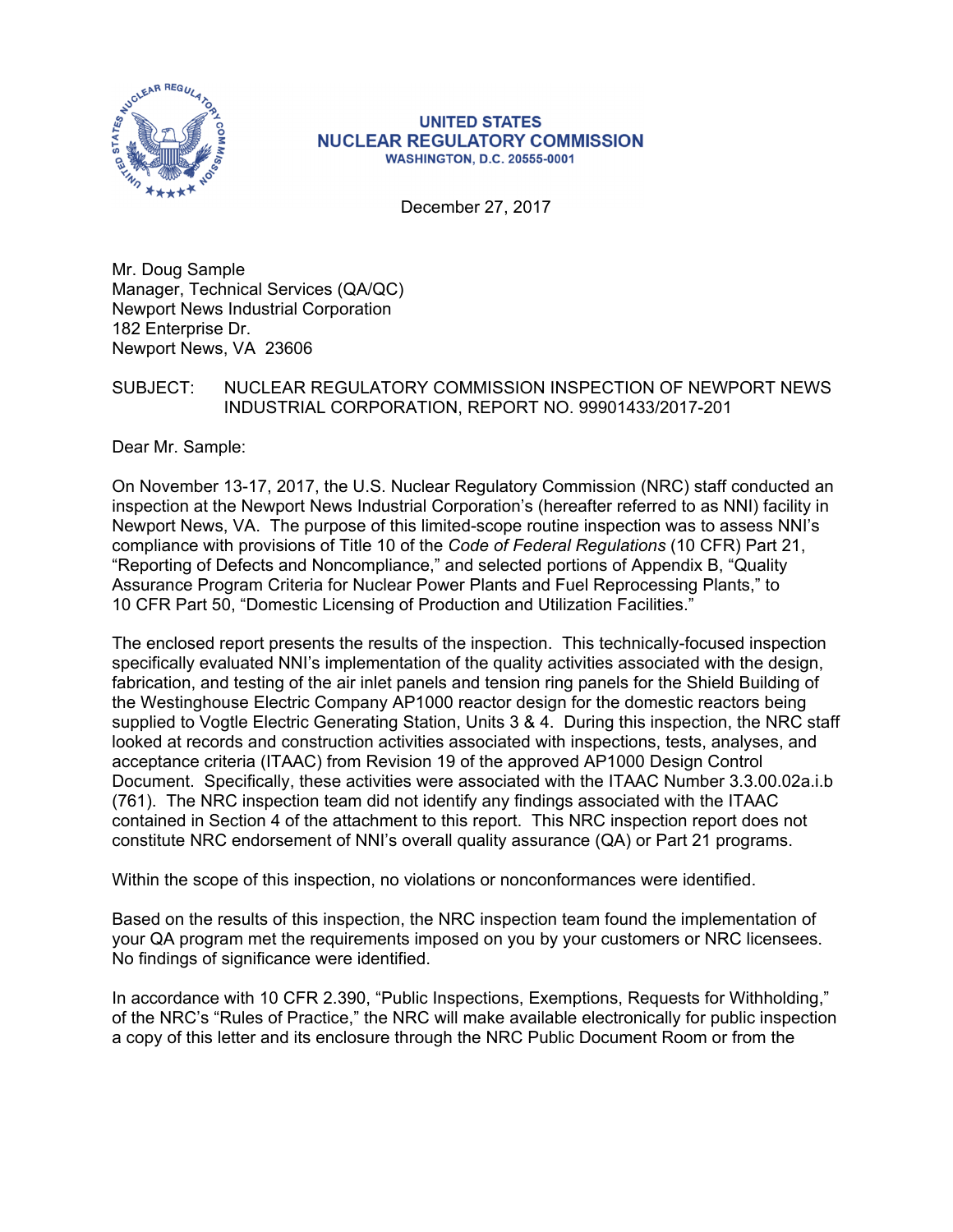Sincerely,

## */RA/ Terry Jackson Acting for*

John P. Burke, Chief Quality Assurance Vendor Inspection Branch-2 Division of Construction Inspection and Operational Programs Office of New Reactors

Docket No.: 99901433

EPID: 99901433/I-2017-201-0037

Enclosure: Inspection Report No. 99901433/2017-201 and Attachment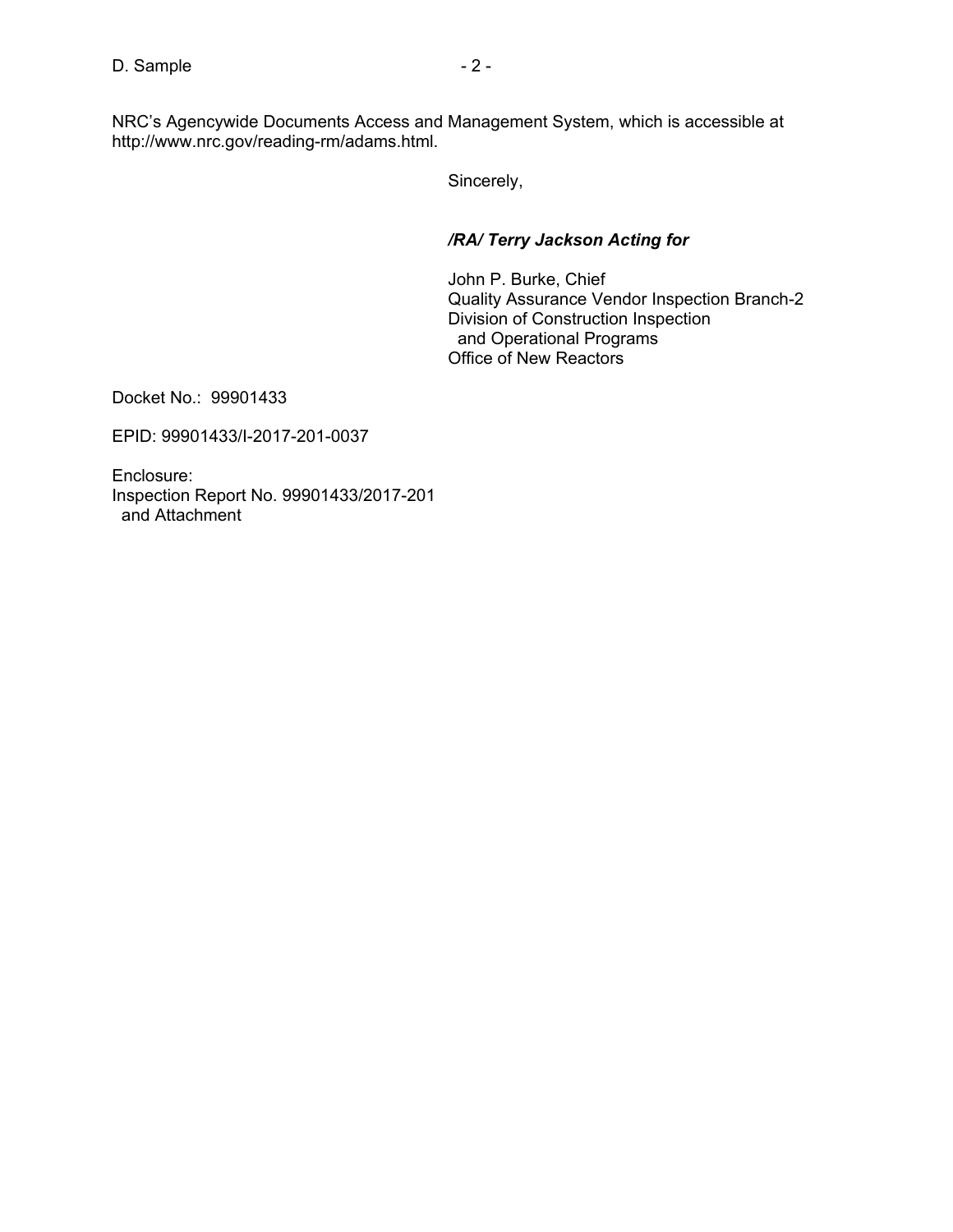#### D. Sample - 3 -

## SUBJECT: NUCLEAR REGULATORY COMMISSION INSPECTION OF NEWPORT NEWS INDUSTRIAL CORPORATION, REPORT NO. 99901433/2017-201

Dated: December 27, 2017

DISTRIBUTION: Public TJackson KKavanagh RNease **SSamaddar** ASakadales ConE\_Resource NRO\_DCIP\_Distribution Doug.Sample@hii-nns.com Steve.Napiecek@hii-nns.com Paul.Vinyard@hii-nns.com Wanda.G.Fitzgerald@hii-nns.com scotty.Jones@hii-nns.com Derrick.Coates@hii-nns.com

| <b>ADAMS Accession No.: ML17355A050</b> |                 |                 | *via e-mail           | <b>NRO-002</b>             |  |
|-----------------------------------------|-----------------|-----------------|-----------------------|----------------------------|--|
| <b>OFC</b>                              | NRO/DCIP        | NRO/DCIP        | NRO/DEI               | NRO/DEI                    |  |
| <b>NAME</b>                             | <b>THerrity</b> | AKeim           | RRoche-Rivera         | PPatel (RRoche-Rivera for) |  |
| <b>DATE</b>                             | 12/21/17        | 12/22/17        | 12/22/17              | 12/22/17                   |  |
| <b>OFC</b>                              | RII/DCO         | NRO/DCIP        | NRO/DCIP              |                            |  |
| <b>NAME</b>                             | JLizardi*       | JOrtega-Luciano | JBurke (TJackson for) |                            |  |
| <b>DATE</b>                             | 12/21/17        | 12/22/17        | 12/27/17              |                            |  |
| <b>OFFICIAL RECORD COPY</b>             |                 |                 |                       |                            |  |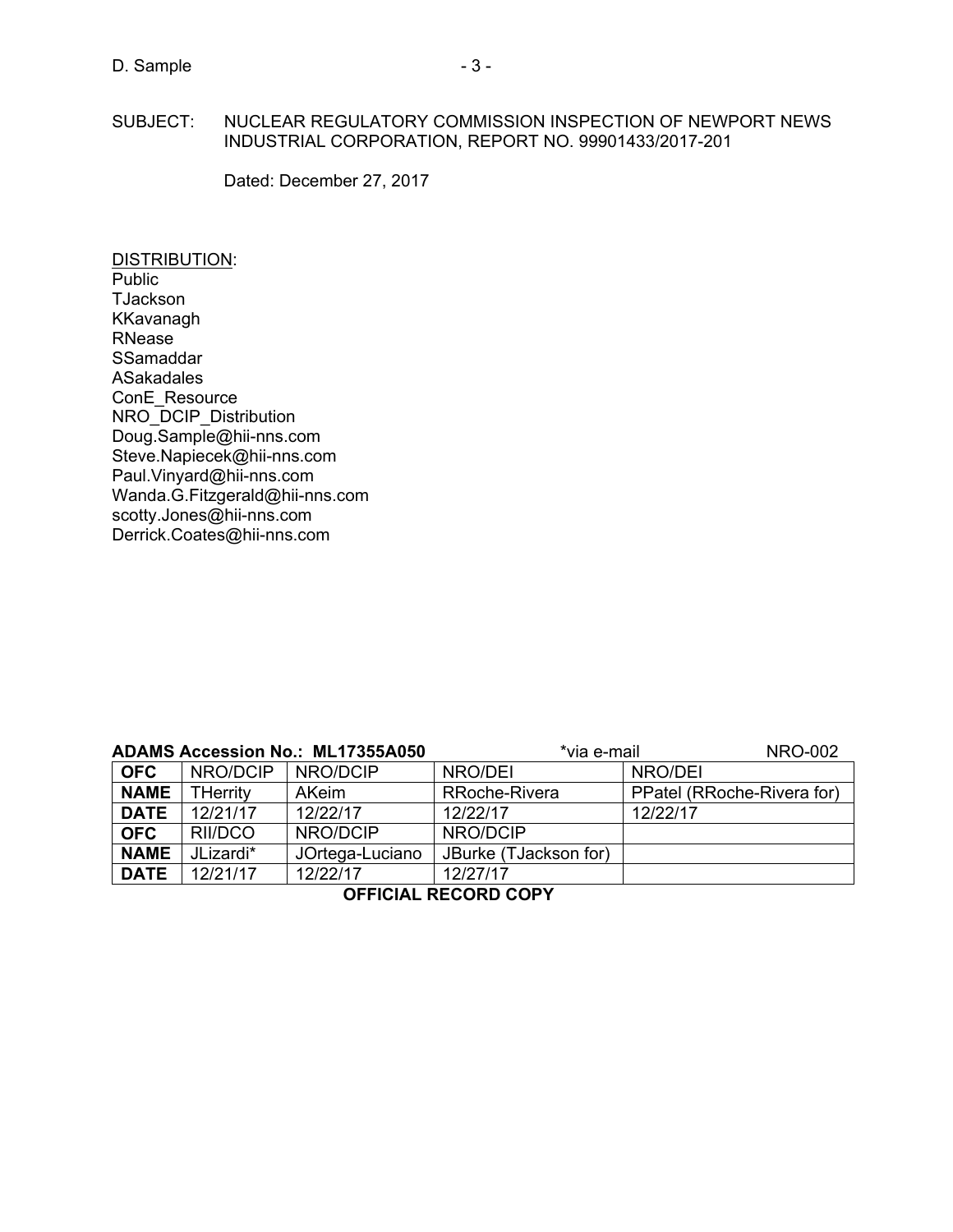#### **U.S. NUCLEAR REGULATORY COMMISSION OFFICE OF NEW REACTORS DIVISION OF CONSTRUCTION INSPECTION AND OPERATIONAL PROGRAMS VENDOR INSPECTION REPORT**

| Docket No.:                       | 99901433                                                                                                                                                                                                                                                                                                                                                                                                                                                                                                                                               |                                                                                                                  |  |
|-----------------------------------|--------------------------------------------------------------------------------------------------------------------------------------------------------------------------------------------------------------------------------------------------------------------------------------------------------------------------------------------------------------------------------------------------------------------------------------------------------------------------------------------------------------------------------------------------------|------------------------------------------------------------------------------------------------------------------|--|
| Report No.:                       | 99901433/2017-201                                                                                                                                                                                                                                                                                                                                                                                                                                                                                                                                      |                                                                                                                  |  |
| Vendor:                           | <b>Newport News Industrial Corporation</b><br>182 Enterprise Dr.<br>Newport News, VA 23606                                                                                                                                                                                                                                                                                                                                                                                                                                                             |                                                                                                                  |  |
| Vendor Contact:                   | Mr. Doug Sample<br>Manager, Technical Services (QA/QC)<br>Email: Doug.Sample@hii-nns.com<br>Phone: 1-757-380-2725                                                                                                                                                                                                                                                                                                                                                                                                                                      |                                                                                                                  |  |
| <b>Nuclear Industry Activity:</b> | Newport News Industrial Corporation (NNI) is an American<br>Society of Mechanical Engineers (ASME) Boiler & Pressure<br>Vessel (B&PV) Code Certificate Holder holding an N, NS, and<br>NPT stamp. NNI's scope of supply includes, but is not limited to,<br>design, fabrication, and assembly of structural steel panels for the<br>shield building to the American Welding Society (AWS) D1.1,<br>Structural Welding Code-Steel, AWS D1.4, Structural Welding<br>Code-Reinforcing Steel and, American Institute of Steel<br>Construction (AISC) N690. |                                                                                                                  |  |
| <b>Inspection Dates:</b>          | November 13-17, 2017                                                                                                                                                                                                                                                                                                                                                                                                                                                                                                                                   |                                                                                                                  |  |
| Inspectors:                       | Jonathan Ortega-Luciano<br><b>Thomas Herrity</b><br>Andrea Keim<br>Jonathan Lizardi<br>Robert Roche-Rivera<br><b>Pravin Patel</b>                                                                                                                                                                                                                                                                                                                                                                                                                      | NRO/DCIP/QVIB-2, Team Leader<br>NRO/DCIP/QVIB-2<br>NRO/DCIP/QVIB-3<br>R-II/DCO/IB4<br>NRO/DEI/SEB<br>NRO/DEI/SEB |  |
| Approved by:                      | John P. Burke, Chief<br>Quality Assurance Vendor Inspection Branch-2<br>Division of Construction Inspection<br>and Operational Programs<br><b>Office of New Reactors</b>                                                                                                                                                                                                                                                                                                                                                                               |                                                                                                                  |  |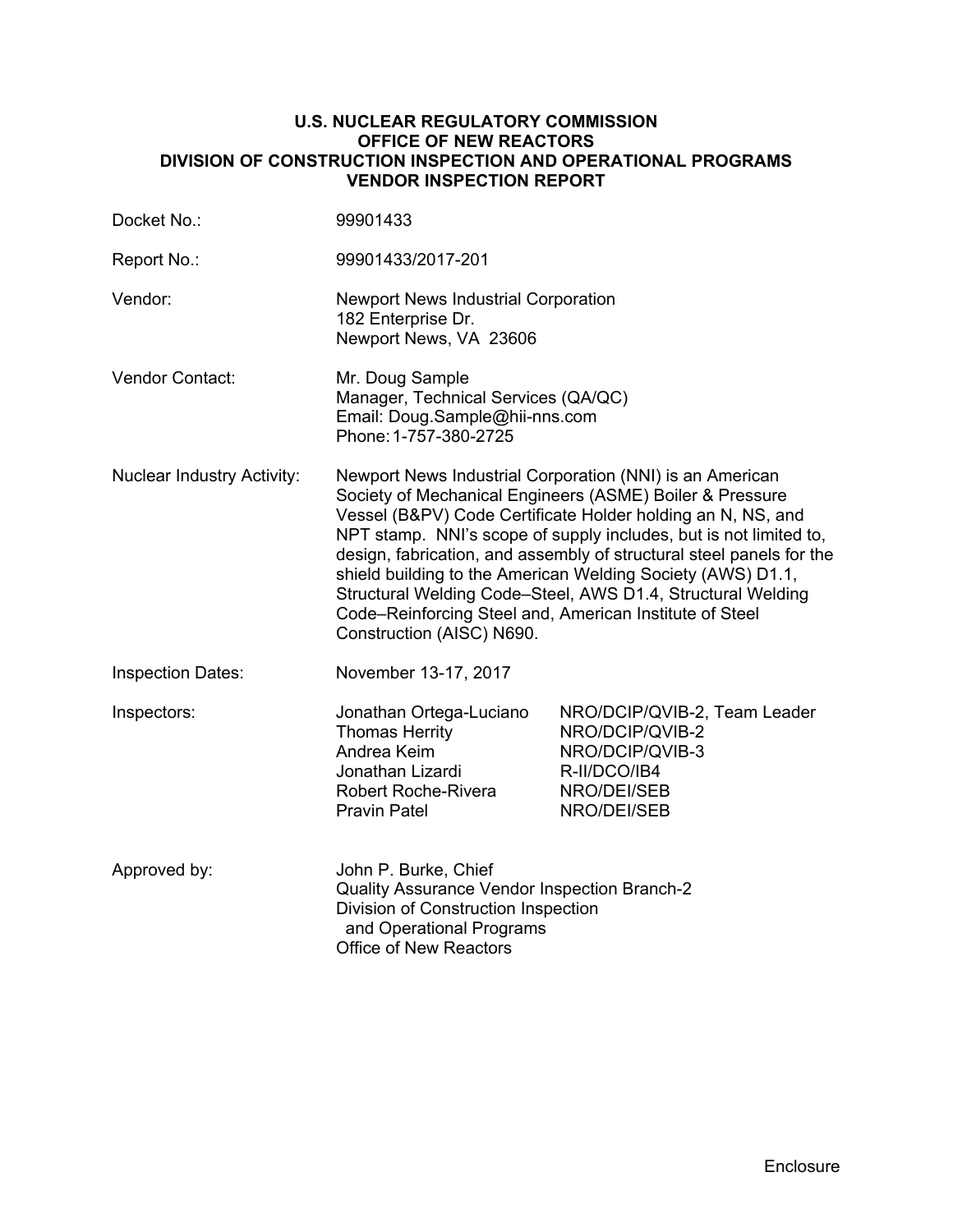## **EXECUTIVE SUMMARY**

#### Newport News Industrial Corporation 99901433/2017-201

The U.S. Nuclear Regulatory Commission (NRC) staff conducted a routine vendor inspection at the Newport News Industrial Corporation's (hereafter referred to as NNI) facility in Newport News, VA, to verify that it had implemented an adequate quality assurance (QA) program that complies with the requirements of Appendix B, "Quality Assurance Criteria for Nuclear Power Plants and Fuel Reprocessing Plants," to Title 10 of the *Code of Federal Regulations* (10 CFR) Part 50, "Domestic Licensing of Production and Utilization Facilities" and that NNI implemented a program under 10 CFR Part 21, "Reporting of Defects and Noncompliance." Additionally, the NRC inspection team reviewed NNI records and construction activities associated with the Inspections, Tests, Analyses, and Acceptance Criteria (ITAAC) Number 3.3.00.02a.i.b (761) from Revision 19 of the approved Design Control Document for the Westinghouse Electric Corporation's AP1000 design; as detailed in Sections 2 and 6 of this report. This was the second NRC inspection of NNI's facility in Newport News, Virginia. The last NRC inspection was conducted in September 2013 and the results are documented in Inspection Report (IR) No. 99901433/2013-201, dated November 8, 2013.

This technically-focused inspection specifically evaluated NNI's implementation of quality activities associated with the design, fabrication, and testing of the safety-related air inlet panels and tension ring panels for the Shield Building for the Westinghouse Electric Company AP1000 reactor design being supplied to Vogtle Electric Generating Plant, Units 3 & 4. Specific activities observed by the NRC inspection team included:

- Ultrasonic inspection tests (UT) of Structural Weld Number TR01-0026-R1 on Vogtle Unit 3 Shield Building Tension Ring Submodule TR01 (i.e. SV3-TR01).
- Installation of the initial 10 production shear studs (i.e. 12G-B18 thru -B27) for Vogtle Unit 4 Shield Building Panels SV4-12D and SV4-12G, respectively.
- Attended a corrective action review meeting
- Visual examination tests (VT) of Weld Numbers 07M-3972 and 07M-3973 on Vogtle Unit 4 Shield Building Panel 07M (i.e. SV4-07M).
- Weld filler material issuance and filler material control activities
- Calibration of a Fluke meter
- Calibration of Epoch XT equipment for ultrasonic flaw detection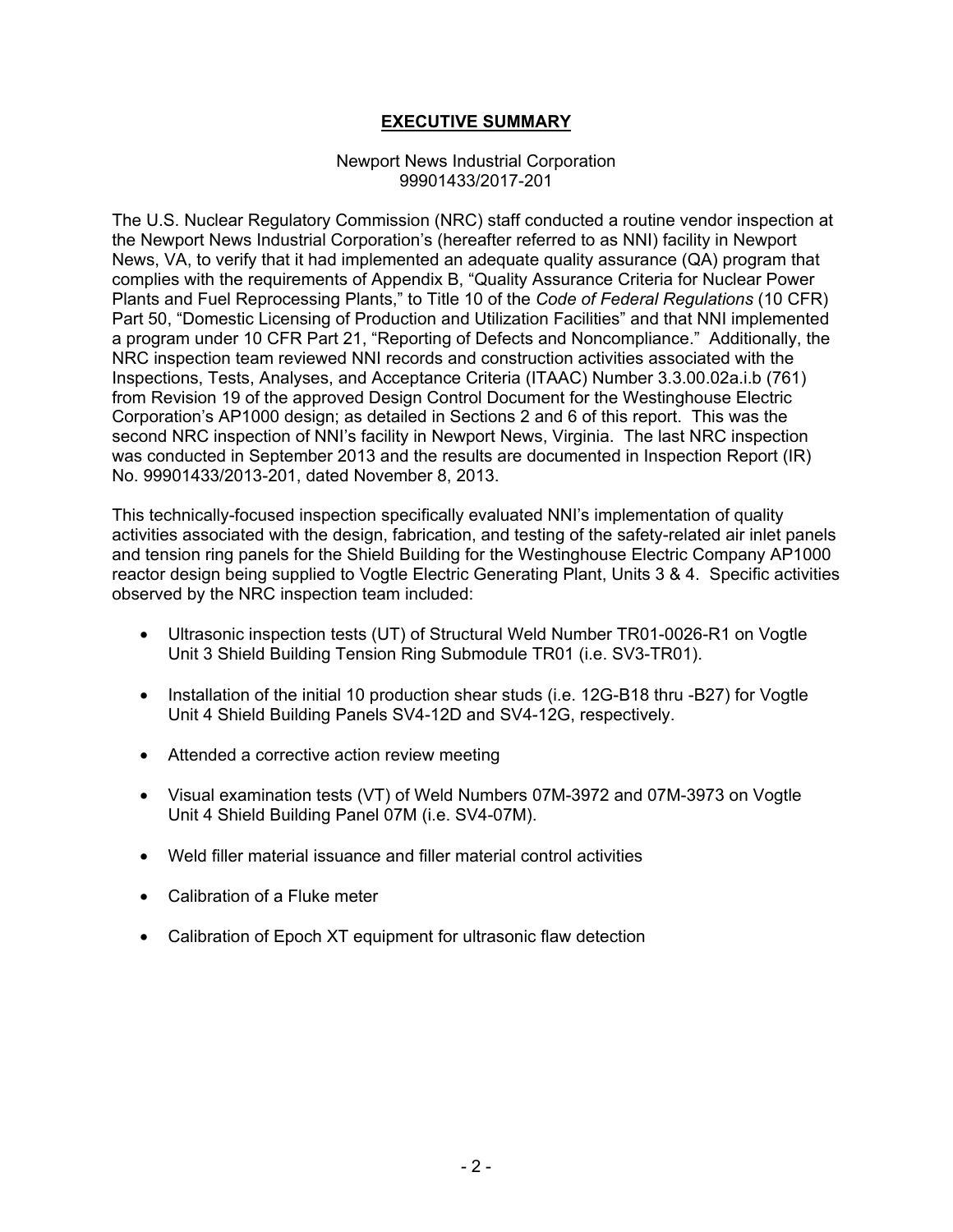In addition to observing these activities, the NRC inspection team verified that measurement and test equipment (M&TE) was properly identified, marked, calibrated, and used within its calibrated range.

These regulations served as the bases for the NRC inspection:

- Appendix B to 10 CFR Part 50
- 10 CFR Part 21

During the course of this inspection, the NRC inspection team implemented:

- Inspection Procedure (IP) 36100, "Inspection of 10 CFR Part 21 and Programs for Reporting Defects and Noncompliance," dated February 13, 2012;
- IP 43002, "Routine Inspections of Nuclear Vendors," dated January 27, 2017;
- IP 43004, "Inspection of Commercial-Grade Dedication Programs," dated January 27, 2017;
- IP 65001.01, "Inspection of ITAAC-Related Foundations & Buildings," dated April 18, 2014;
- IP 65001.02, "Inspection of ITAAC-Related Installation of Structural Concrete," dated November 22, 2011;
- IP 65001.A, "Inspection of the As-Built Attributes for Structures, Systems, and Components (SSCs) Associated with ITAAC," dated September 25, 2013;
- IP 65001.B, "Inspection of the ITAAC-Related Welding Program," dated September 25, 2013;
- IP 65001.F, "Inspection of the ITAAC-Related Design and Fabrication Requirements," dated September 20, 2013.

The results of this inspection are summarized below.

## Corrective Action

The NRC inspection team reviewed the corrective actions that NNI had taken to address nonconformances documented in IR No. 99901433/2013-201 dated November 8, 2013. The NRC inspection team reviewed the documentation that provided objective evidence that all corrective actions were completed and adequately implemented. Based on this review, the NRC inspection team closed all of the nonconformances documented in the 2013 IR.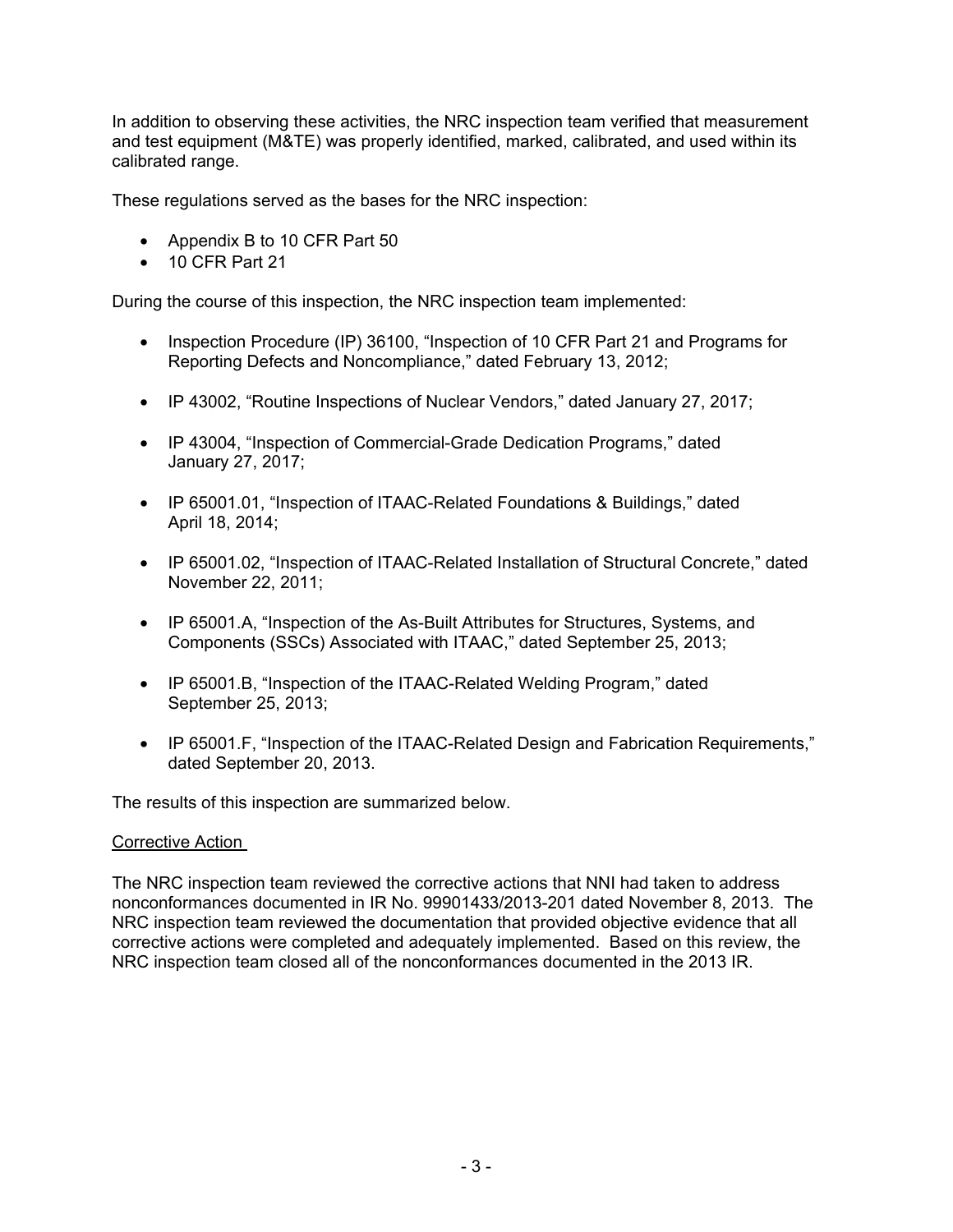#### Inspection Areas

The NRC inspection team determined that NNI is implementing its programs for commercial-grade dedication; training and qualification of personnel; manufacturing control; special process; inspection; M&TE, nonconformance of material, parts or components; corrective action; and audits in accordance with the applicable regulatory requirements of Appendix B to 10 CFR Part 50. Also, the NRC inspection team concluded that NNI is implementing its 10 CFR Part 21 program in accordance with the regulatory requirements. Based on the limited sample of documents reviewed and activities observed, the NRC inspection team also determined that NNI is implementing its policies and procedures associated with these programs. No findings of significance were identified.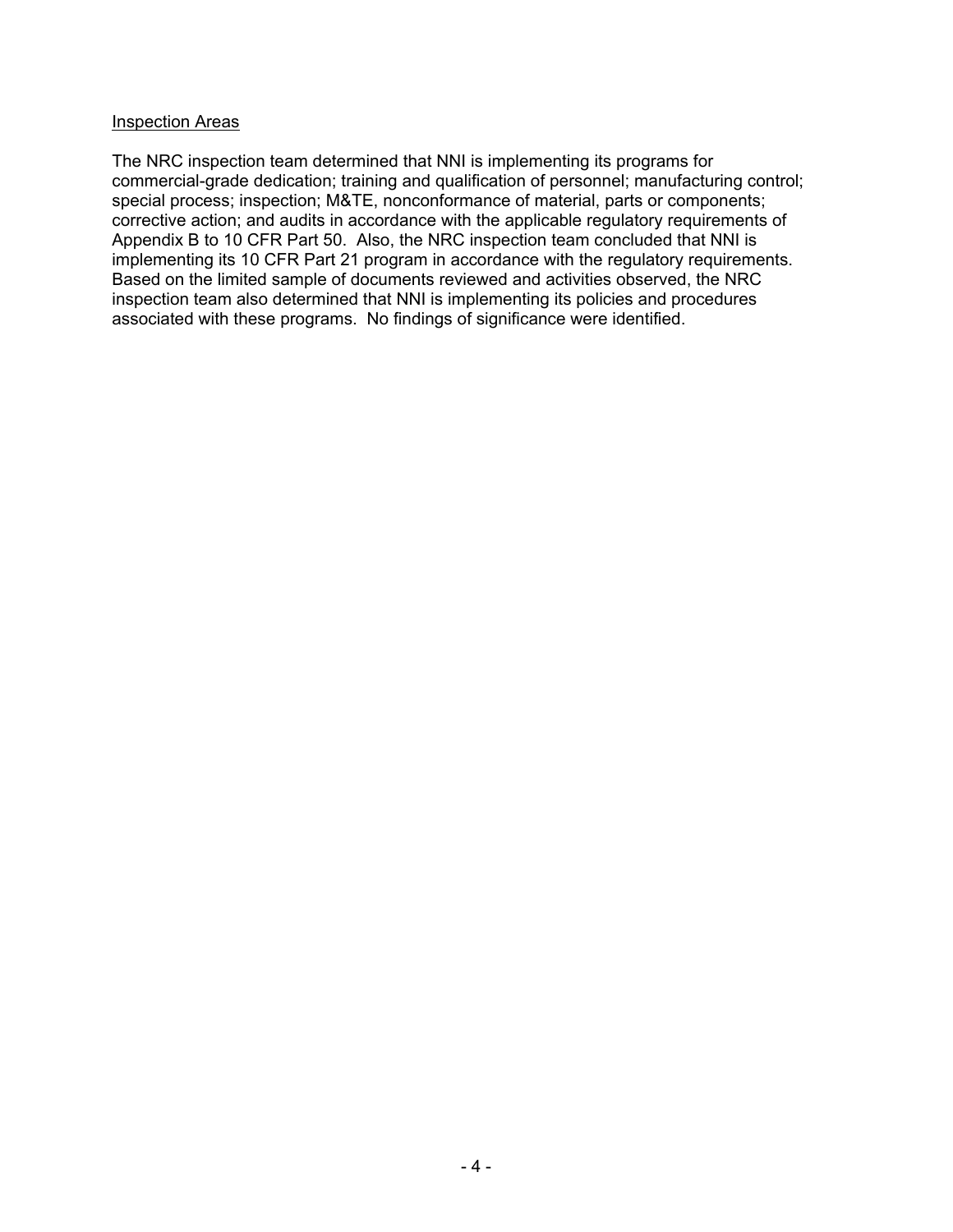## **REPORT DETAILS**

#### 1. 10 CFR Part 21 Program

#### a. Inspection Scope

The NRC inspection team reviewed Newport News Industrial Corporation's (hereafter referred to as NNI) policies and implementing procedures that govern NNI's 10 CFR Part 21 program to verify compliance with the regulatory requirements. In addition, the NRC inspection team evaluated the 10 CFR Part 21 postings, employee training, and a sample of NNI's purchase orders (POs) for compliance with the requirements of 10 CFR 21.21, "Notification of Failure to Comply or Existence of a Defect and its Evaluation," and 10 CFR 21.31, "Procurement Documents." The NRC inspection team also verified that NNI's nonconformance and corrective action procedures provide a link to the 10 CFR Part 21 program.

Furthermore, for a sample of 10 CFR Part 21 evaluations performed by NNI, the NRC inspection team verified that NNI had effectively implemented the requirements for evaluating deviations and failures to comply. The NRC inspection team verified that the notifications were performed in accordance with the requirements of 10 CFR 21.21, as applicable.

The NRC inspection team also discussed the 10 CFR Part 21 program with NNI's management and technical staff. The attachment to this inspection report lists the documents reviewed by the NRC inspection team.

#### b. Observations and Findings

No findings of significance were identified.

## c. Conclusion

The NRC inspection team concluded that NNI has established its 10 CFR Part 21 program in accordance with the regulatory requirements of 10CFR21. Based on the limited sample of documents reviewed, the NRC inspection team determined that NNI is implementing its policies and procedures associated with the 10 CFR Part 21 program. No findings of significance were identified.

#### 2. Design Control

#### a. Inspection Scope

The NRC inspection team reviewed NNI's policies and implementing procedures that govern the design control program to verify their compliance with the regulatory requirements of Criterion III, "Design Control," of Appendix B, "Quality Assurance Criteria for Nuclear Power Plants and Fuel Reprocessing Plants," to 10 CFR Part 50, "Domestic Licensing of Production and Utilization Facilities," American Welding Society (AWS) D1.1, Structural Welding Code–Steel, AWS D1.4, Structural Welding Code-Reinforcing Steel, and American Institute of Steel Construction (AISC) N690.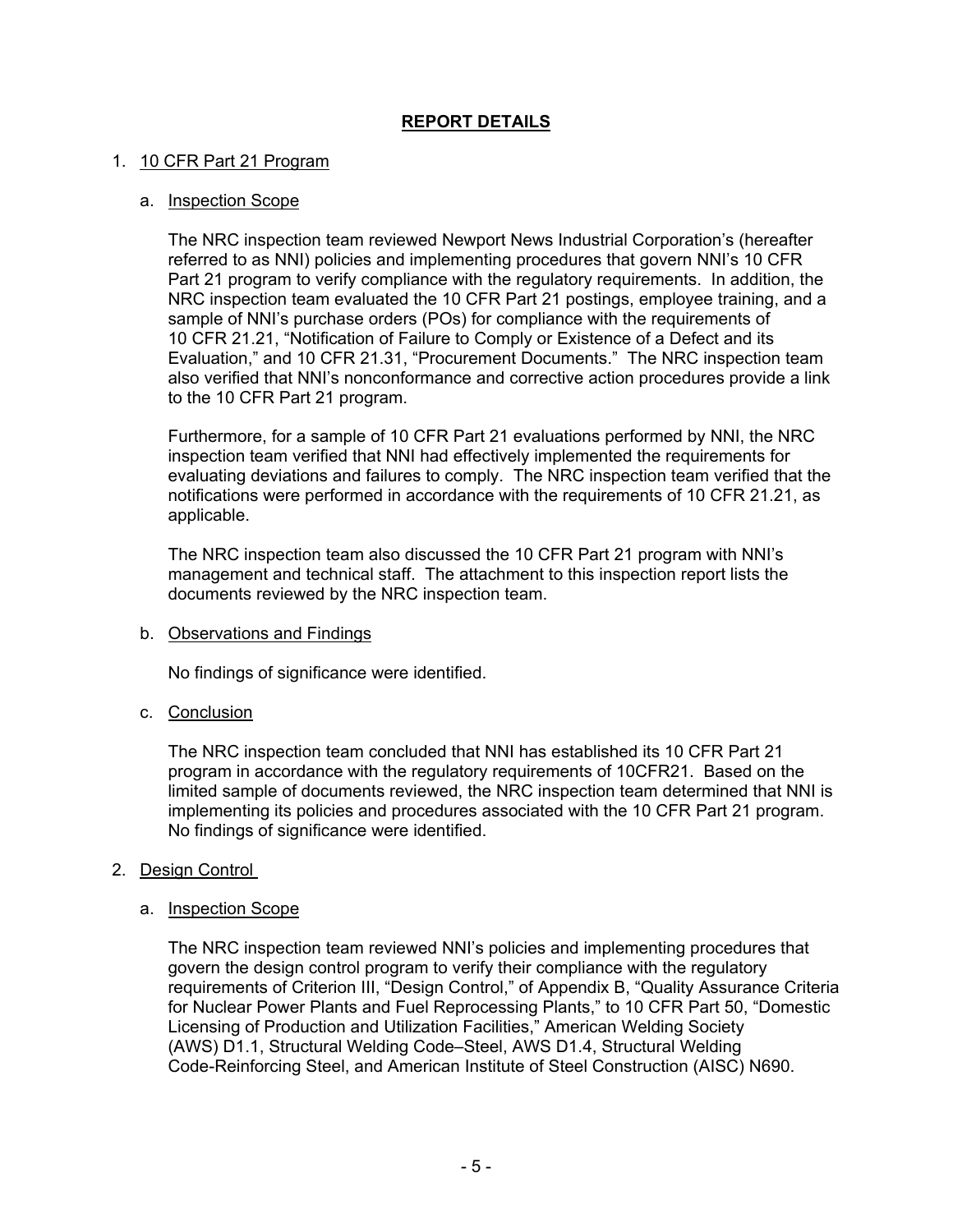The NRC inspection team reviewed a sample of design related documentation for the shield building tension ring and air inlet modules for the Westinghouse Electric Corporation's (WEC) AP1000 reactor design that were in various stages of fabrication and being prepared for delivery to Vogtle Units 3 & 4. The NRC inspection team reviewed NNI's procedures, specifications, fabrication drawings, requests for information (RFIs), Engineering & Design Coordination Reports (E&DCRs) and quality assurance practices associated with fabrication of the aforementioned structural sub-modules for the AP1000 shield building to verify that relevant technical requirements associated with fabrication of the structural sub-modules had been correctly translated from the design specification documents into fabrication packages. The NRC inspection team reviewed NNI's process for implementing design changes, initiated by both the customer and by NNI. As part of such process, the customer completes an E&DCR that's subsequently transmitted to NNI for implementation.

The NRC inspection team discussed the design control program with NNI's management and technical staff. This review was conducted in order to support future closure of Inspections, Tests, Analyses, and Acceptance Criteria (ITAAC) 3.3.00.02a.i.b (761) for Vogtle Units 3 & 4. The attachment to this inspection report lists the documents reviewed and personnel interviewed by the NRC inspection team.

## b. Observations and Findings

No findings of significance were identified.

c. Conclusion

The NRC inspection team concluded that NNI has established its design control program in accordance with the regulatory requirements of Criterion III of Appendix B to 10 CFR Part 50. Based on the limited sample of documents reviewed, the NRC inspection team also determined that NNI is implementing its policies and procedures associated with the design control program. No findings of significance were identified.

## 3. Commercial-Grade Dedication

## a. Inspection Scope

The NRC inspection team reviewed NNI's program for the dedication of commercialgrade items for use in safety-related applications to verify its compliance with the applicable regulatory requirements of Criterion III and Criterion VII, "Control of Purchase Equipment, Materials, and Services" of Appendix B to 10 CFR Part 50.

The NRC inspection team reviewed the policies and procedures governing the implementation of commercial-grade dedication (CGD) program, observation of CGD activities, and review of related documentation. Specifically, the NRC inspection team reviewed dedication packages to assess the different elements of the CGD program, including the technical evaluation process, work package instructions, and inspection reports. The NRC inspection team evaluated the criteria for the identification of item functions, credible failure mechanisms/modes, selection of critical characteristics and acceptance criteria, and the identification of verification methods to verify effective implementation of NNI's dedication process.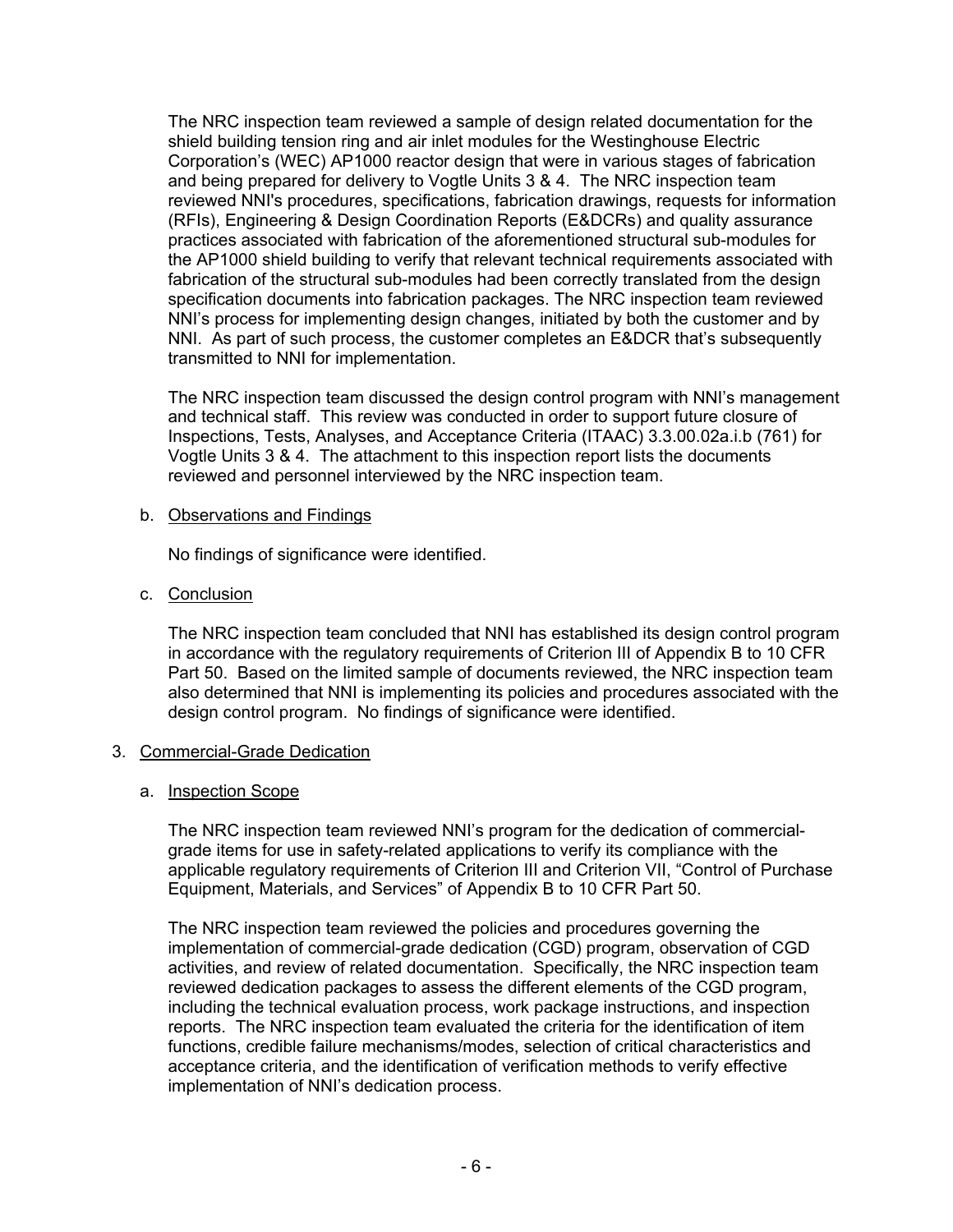The NRC inspection team also discussed the CGD program and the process for upgrading material with NNI's management and technical staff. The attachment to this inspection report lists the documents reviewed by the NRC inspection team.

#### b. Observations and Findings

No findings of significance were identified.

## c. Conclusion

The NRC inspection team concluded that NNI has established its CGD program in accordance with the regulatory requirements of Criterion III and Criterion VII of Appendix B to 10 CFR Part 50. Based on the limited sample of documents reviewed, the NRC inspection team also determined that NNI is implementing its policies and procedures associated with the CGD program. No findings of significance were identified.

## 4. Oversight of Contracted Activities

## a. Inspection Scope

The NRC inspection team reviewed NNI's policies and implementing procedures that govern the implementation of its oversight of contracted activities to verify compliance with the requirements of Criterion IV, "Procurement Document Control," and Criterion VII of Appendix B to 10 CFR Part 50.

The NRC inspection team reviewed a sample of procurement orders (POs) of several safety-related and commercial suppliers on NNI's approved supplier's list (ASL). The NRC inspection team verified that the POs included, as appropriate: the scope of work, right of access to facilities, and extension of contractual requirements to subcontractors. In addition, the NRC inspection team confirmed that the safety-related POs invoked the requirements of Appendix B to 10 CFR Part 50 and 10 CFR Part 21.

The NRC inspection team reviewed a sample of external audit reports for audits performed since the last NRC inspection in 2013. The NRC inspection team verified that: (1) the audits were performed at the required frequency; (2) the audits were performed using approved checklists and procedures; (3) and that the audit reports contained objective evidence of the review of the relevant quality assurance (QA) criteria of Appendix B to 10 CFR Part 50.

The NRC inspection team also reviewed a sample of training and qualification records of quality control inspection personnel and confirmed that inspection personnel had completed the required training and maintained qualification and certification in accordance with NNI's policies and procedures.

The NRC inspection team also discussed the supplier oversight program with NNI's management and technical staff. The attachment to this inspection report lists the documents reviewed by the NRC inspection team.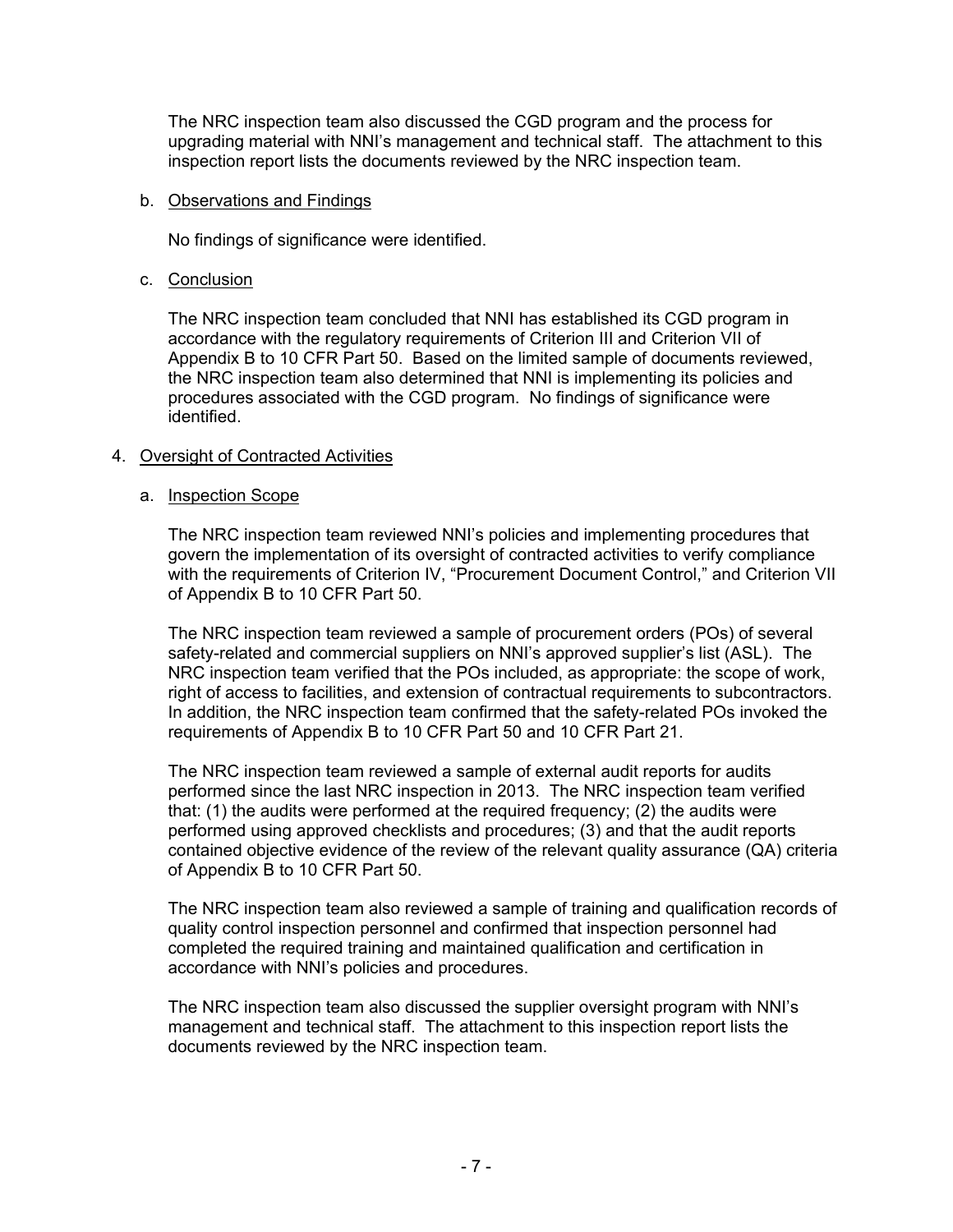#### b. Observations and Findings

No findings of significance were identified.

#### c. Conclusion

The NRC inspection team concluded that NNI has established its oversight of contracted activities in accordance with the regulatory requirements of Criterion IV and Criterion VII of Appendix B to 10 CFR Part 50. Based on the limited sample of documents reviewed, the NRC inspection team determined that NNI is implementing its policies and procedures associated with the oversight of contracted activities. No findings of significance were identified.

#### 5. Control of Measuring and Test Equipment

#### a. Inspection Scope

The NRC inspection team reviewed NNI's policies and implementing procedures that govern the measurement and test equipment (M&TE) program to verify compliance with the requirements of Criterion XII, "Control of Measuring and Test Equipment," of Appendix B to 10 CFR Part 50.

For a sample of M&TE reviewed, the NRC inspection team determined that the M&TE had the appropriate calibration stickers and current calibration dates, including the calibration due date. The NRC inspection team also verified that the M&TE had been calibrated, adjusted, and maintained at prescribed intervals prior to use. In addition, the calibration records reviewed by the NRC inspection team indicated the as-found or as-left conditions, accuracy required, calibration results, calibration dates, and the due date for recalibration. The NRC inspection team also verified that the selected M&TE was calibrated using procedures traceable to known industry standards.

The NRC inspection team observed storage of MT&E to verify that NNI's staff properly segregated, documented, and evaluated when M&TE was found out of calibration, lost, or out of service. The NRC inspection team also reviewed applicable procedures and sections of the quality assurance manual (QAM) to verify provisions were in place that required the vendor to (1) perform evaluations to determine whether previous inspection or test results were affected by M&TE found out of calibration, (2) appropriately notify affected customers, and (3) repair or replace devices consistently found out of calibration.

The NRC inspection team also verified that when M&TE equipment is received from the calibration service supplier and the calibration certificate states that it was found to be out of calibration, NNI generates a nonconformance report to identify items that have been accepted using this equipment since the last valid calibration date and to perform an extent of condition review.

The NRC inspection team also discussed the M&TE program with NNI's management and technical staff. The attachment to this inspection report lists the documents reviewed by the NRC inspection team.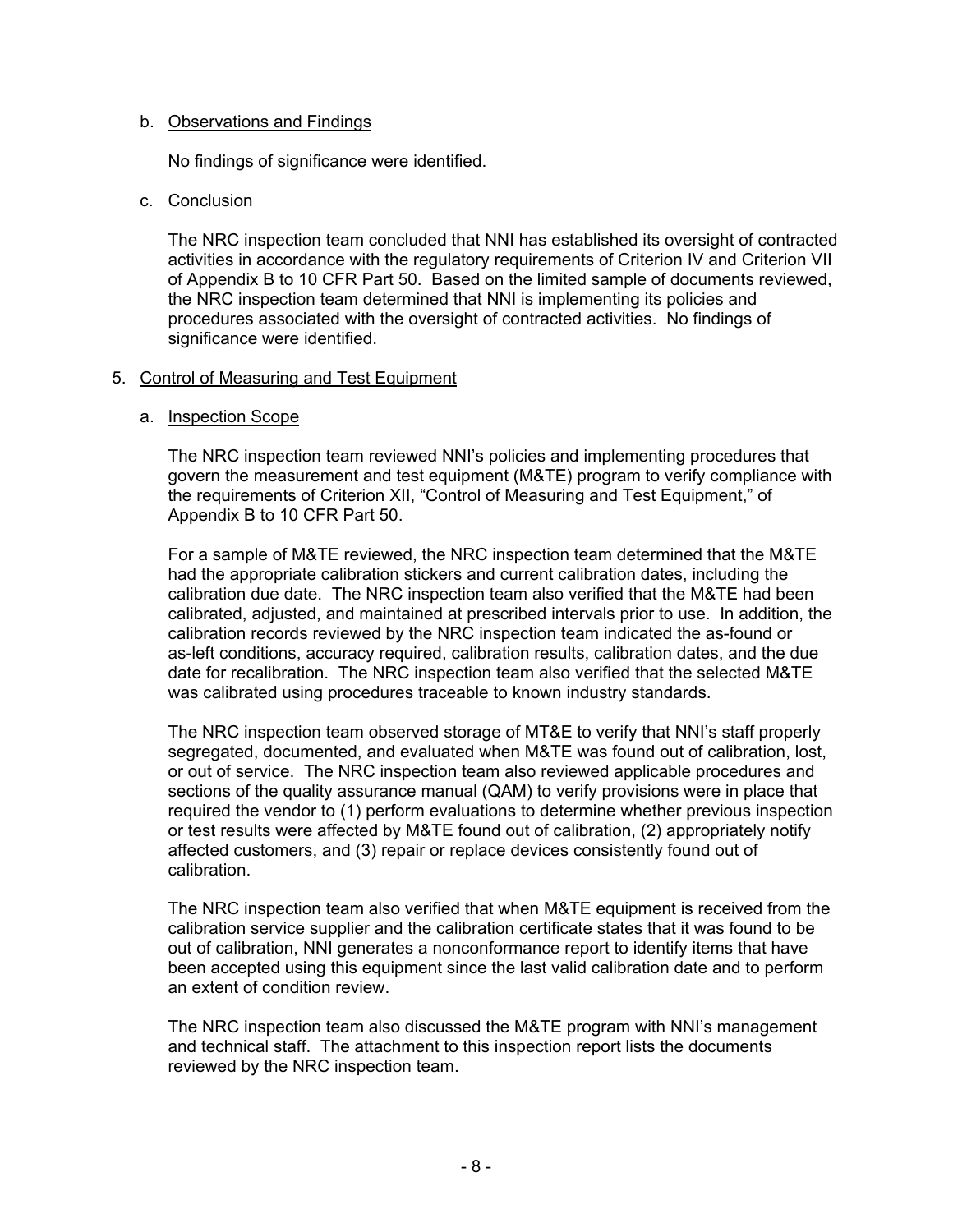### b. Observations and Findings

No findings of significance were identified.

### c. Conclusion

The NRC inspection team concluded that NNI has established its M&TE program in accordance with the regulatory requirements of Criterion XII of Appendix B to 10 CFR Part 50. Based on the limited scope of documents reviewed and staff interviewed, the NRC inspection team determined that NNI is adequately implementing its policies and procedures associated with M&TE. No findings of significance were identified.

#### 6. Manufacturing Control/Special Processes

#### a. Inspection Scope

The NRC inspection team reviewed NNI's policies and implementing procedures that govern the control of special processes to verify compliance with the regulatory requirements of Criterion IX, "Control of Special Processes," of Appendix B to 10 CFR Part 50 and with the requirements of American Welding Society (AWS) D1.1, "Structural Welding Code – Steel," and American Society for Nondestructive Testing (ASNT) SNT-TC-1A, "Personnel Qualification and Certification in Nondestructive Testing"

The NRC inspection team reviewed the fabrication of structural sub-modules, specifically: Vogtle Unit 4 Shield Building Panel 07M (i.e. SV4-07M), Vogtle Unit 3 Shield Building Tension Ring Submodule TR01 (i.e. SV3-TR01), and Unit 3 Air Inlet Submodule 25; to confirm conformance with the approved design and that any deviations from the design are properly identified, evaluated, and documented to provide assurance that these structural components are capable of withstanding design loads without loss of structural integrity and any safety-related functions. This review was conducted in order to support future closure of ITAAC 3.3.00.02a.i.b (761) for Vogtle Units 3 & 4.

The NRC inspection team discussed the special processes program with NNI's management and technical staff, and reviewed a sample of welding and nondestructive examination (NDE) documents associated with the fabrication and testing of shield building panels, air inlet and tension ring submodules (i.e., remain-in-place steel formwork modules for concrete) for the WEC AP1000 reactor design being supplied to Vogtle Units 3 & 4. The NRC inspection team verified that the applicable welding data; such as weld material identification number, welding procedure specification (WPS), inspection procedures used, and the final inspection results were recorded on weld travelers.

The NRC inspection team observed the Visual Examination Test of butt weld numbers 07M-3972 and 07M-3973 on Vogtle Unit 4 shield building panel 07M (i.e. SV4-07M) and verified adequate recording of testing results in Structural Weld History Reports from Work Instruction Number (WIN) 7342-F-122. The NRC inspection team verified that the examinations were performed by qualified personnel using qualified procedures in accordance with the requirements of AWS D1.1 and ASNT SNT-TC-1A.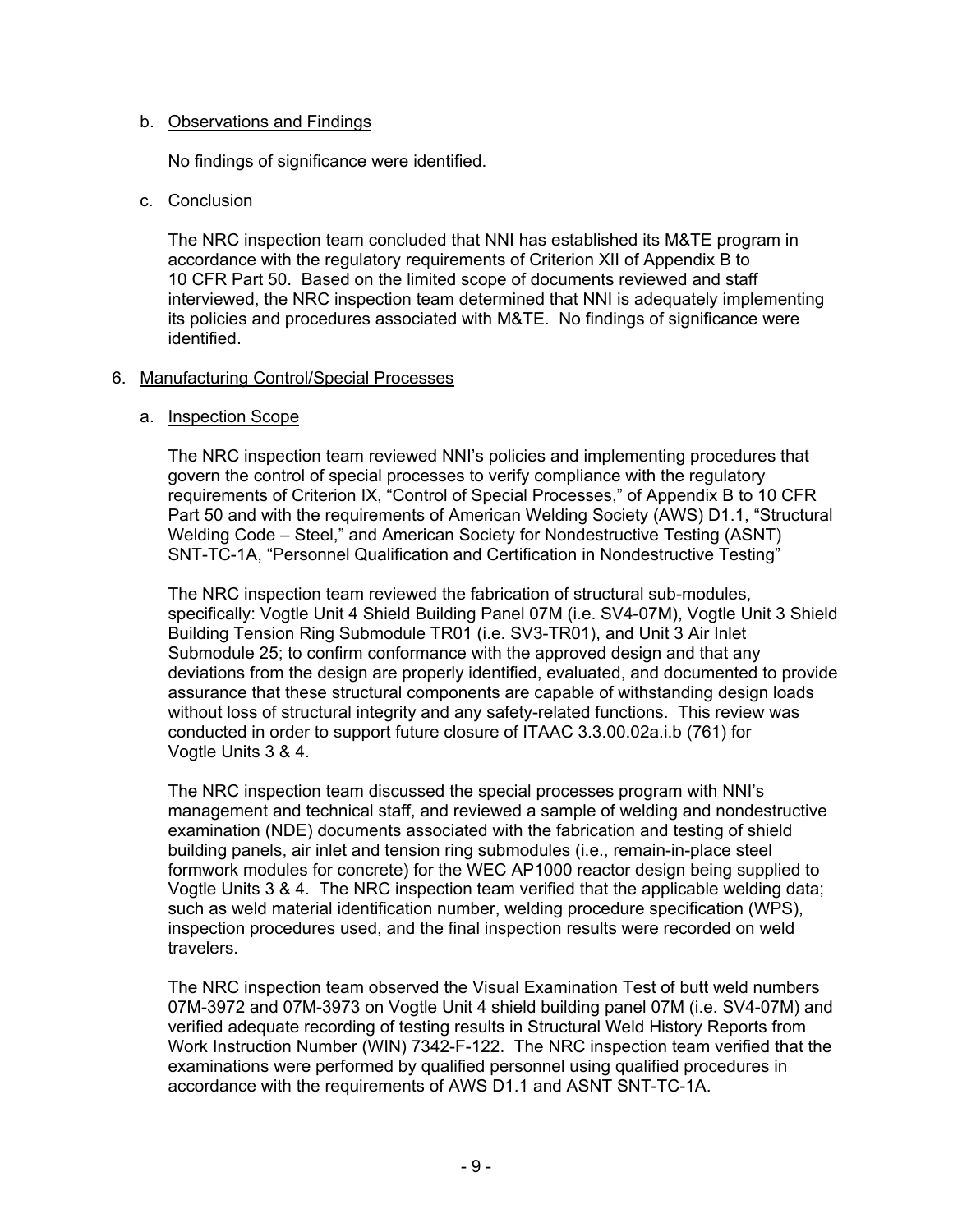The NRC inspection team also observed the ultrasonic examination test of Weld Number TR01-0026-R1 on Vogtle Unit 3 Shield Building Tension Ring Submodule TR01 (i.e. SV3-TR01) as required in WIN 8224-F-113. The NRC inspection team verified that the Level II Quality Control (QC) inspector performed the examinations in accordance with the NNI procedures and the appropriate acceptance criteria using calibrated instruments. The NRC inspection team also reviewed qualification records for the Level II and Level III NDE inspectors and confirmed that they were qualified in accordance with the requirements in ASNT SNT-TC-1A.

The NRC inspection team observed in-process welding activities for butt welds and shear studs. The team also witnessed the involvement of QC inspectors during these activities. Specifically, the inspectors observed the final weld passes for Weld Number 12D-3117 and installation of the initial 10 production shear studs (i.e. 12G-B18 thru -B27) for Vogtle Unit 4 Shield Building Panels SV4-12D and SV4-12G, respectively. The NRC inspection team verified that these activities were performed by welders currently on the NNI qualified welders list and that the qualification card was current. The qualification for the QC inspector was also checked including the procedure qualification records (PQRs) for the welding tasks. In addition, the NRC inspection team verified that inspection tools used were calibrated and within the applicable inspection range and confirmed that detailed design reference materials were adequately used. The NRC inspection team verified that Work Instruction Packages 7342-F-179-003 and 7342-F-182-002 included the appropriate information as required by NNI procedures, such as the inspection date, type of observation, results of examination and tests, the initials of the QC inspector, mandatory hold points were indicated, and that work did not proceed without appropriate approval.

The NRC inspection team also reviewed NNI's process for controlling weld filler metal and observed NNI's weld filler material control storage area. The NRC inspection team witnessed NNI's process for issuing weld filler metal rod issue to ensure that the weld filler metal was adequately controlled at all times until its consumption, and reviewed records associated with the storage, issuance, and return of weld filler metal. The weld filler metal was kept in containers and the environmental condition of the storage facility was controlled.

The NRC inspection team reviewed a sample of certified material test reports (CMTR) for base materials and welding materials used to fabricate the modules and verified that those materials met all of the applicable American Society for Testing and Material (ASTM), AWS, and design requirements. Specifically, for a sample of materials from Vogtle Unit 3 Air Inlet Submodule 25 and Tension Ring Submodule 01, the NRC inspection team observed that materials were traceable to design and shop drawings, work instruction packages, and CMTRs.

The NRC inspection team independently verified a sample of as-built dimensions from in-process Submodules SV3-AI25 and SV3-TR01 and reviewed their respective drawings, work instruction packages, part numbers, and CMTRs. The NRC inspection team also reviewed documentation and interviewed engineering and surveying personnel associated with the verification of the submodules' critical dimensions. The NRC inspection team observed that calibrated instruments were used by qualified personnel to perform such surveying activities.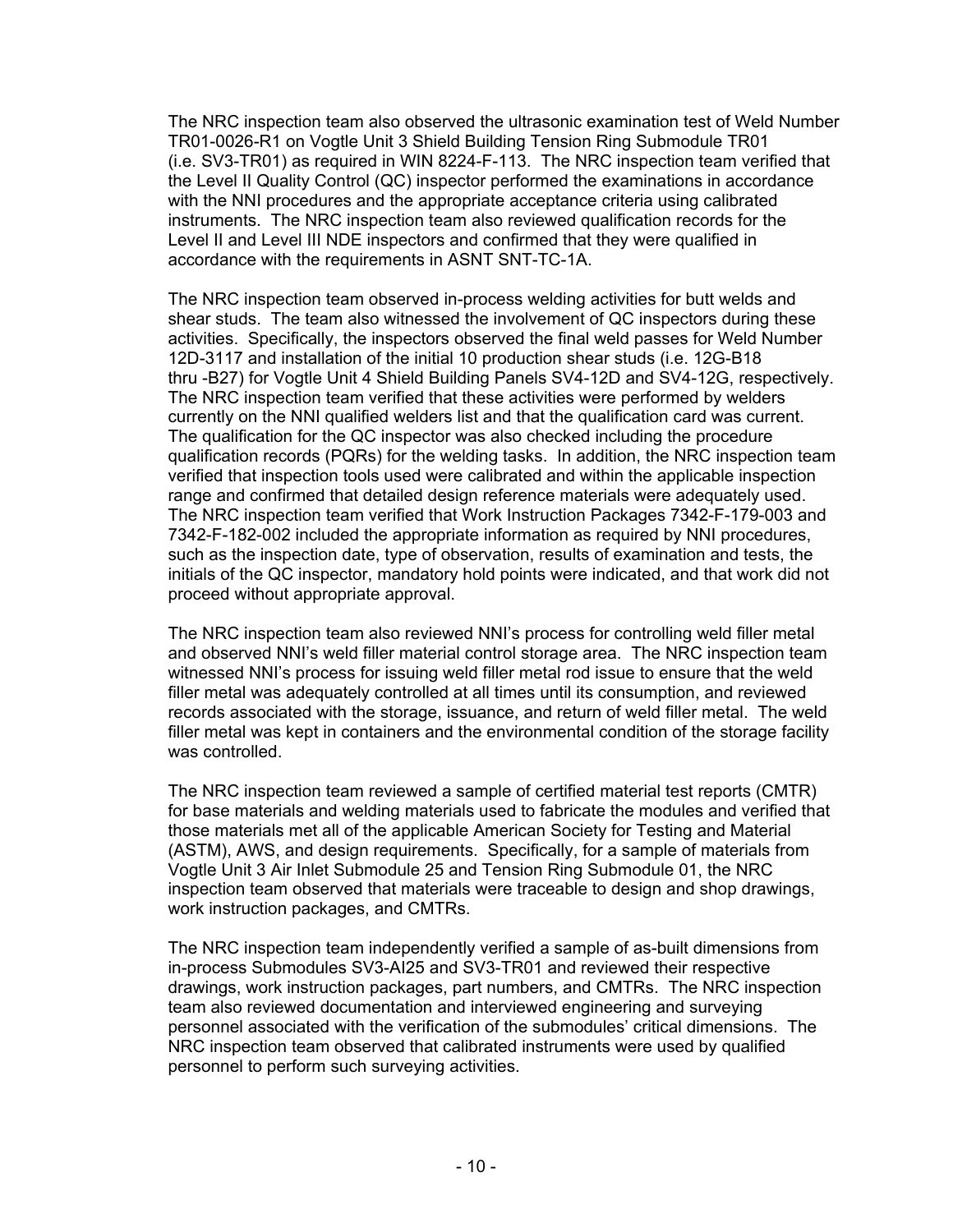The NRC inspection team also interviewed NNI's engineering and production staff to discuss the manufacturing control/special processes program. The attachment to this inspection report lists the documents reviewed by the NRC inspection team.

#### b. Observation and Findings

No findings of significance were identified.

## c. Conclusion

The NRC inspection team concluded that NNI has established its manufacturing control/special processes program in accordance with the regulatory requirements of Criterion IX of Appendix B to 10 CFR Part 50. Based on the limited sample of documents reviewed, the NRC inspection team determined that NNI is implementing its policies and procedures associated with the control of special processes program. No findings of significance were identified.

#### 7. Internal Audits

## a. Inspection Scope

The NRC inspection team reviewed NNI's policies and implementing procedures that govern the internal audits to verify compliance with the requirements of Criterion XVIII, "Audits," of Appendix B to 10 CFR Part 50. The NRC inspection team reviewed a sample of internal audit reports from 2015 through 2017. The NRC inspection team also reviewed the disposition of audit findings to ensure findings were adequately resolved in a timely manner.

The NRC inspection team confirmed that internal audit reports contained objective evidence of the review of quality assurance criteria of Appendix B to 10 CFR Part 50. The NRC inspection team also verified that internal audits were performed by qualified auditors. The NRC inspection team reviewed a sample of training records of NNI's auditors and confirmed that auditing personnel had the required training and maintained the qualification in accordance with NNI's policies and procedures.

The NRC inspection team discussed the internal audit program with NNI's management and auditors. The attachment to this inspection report lists the documents reviewed and personnel interviewed by the NRC inspection team.

#### b. Observations and Findings

No findings of significance were identified

## c. Conclusion

The NRC inspection team concluded that NNI has established its internal audits in accordance with the regulatory requirements of Criterion XVIII of Appendix B to 10 CFR Part 50. Based on the limited sample of documents reviewed and interviews conducted, the NRC inspection team determined that NNI is adequately implementing its policies and procedures associated with internal audits. No findings of significance were identified.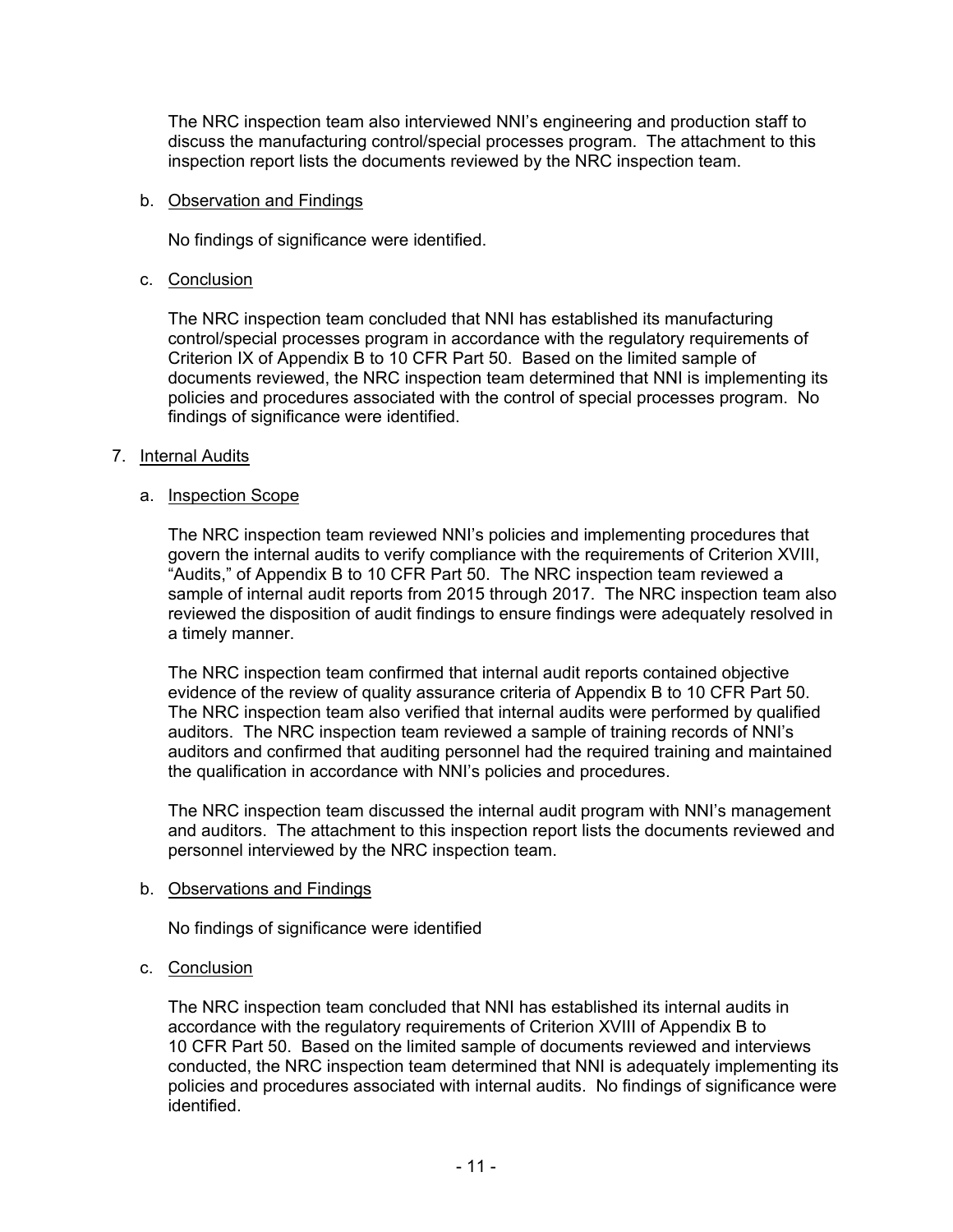## 8. Traceability

### a. Inspection Scope

The NRC inspection team reviewed NNI's policies and implementing procedures that govern material traceability to verify compliance with the regulatory requirements of Criterion VIII, "Identification and Control of Material, Parts, and Components," of Appendix B to 10 CFR Part 50.

The NRC inspection team discussed the handling, storage, and shipping program with NNI's management and technical staff. The NRC inspection team performed a walk-down of NNI's fabrication facility, observed the temporary storage of steel plates in process, and verified that materials, parts, and components were either marked with a part number, material specification, heat number/heat code, or serial number and with a shop traveler identifying their fabrication process status. The NRC inspection team assessed whether materials, components were identified with acceptable tags indicating a part number, material type and grade and were traceable to NNI's purchase order, and the vendor's heat/lot number from which the materials were procured.

The NRC inspection team also discussed the material traceability program with NNI's management and technical staff. The attachment to this inspection report lists the documents reviewed and staff interviewed by the NRC inspection team.

b. Observations and Findings

No findings of significance were identified.

c. Conclusion

The NRC inspection team determined that NNI has established its material traceability program in accordance with the regulatory requirements of Criterion VIII of Appendix B to 10 CFR Part 50. Based on the limited sample of documents reviewed, the NRC inspection team also determined that NNI is implementing its policies and procedures associated with the material traceability program. No findings of significance were identified.

## 9. Nonconforming Materials, Parts, or Components and Corrective Action

a. Inspection Scope

The NRC inspection team reviewed NNI's policies and implementing procedures that govern the control of nonconformances to verify compliance with the requirements of Criterion XV, "Nonconforming Materials, Parts, or Components," and Criterion XVI, "Corrective Action," of Appendix B to 10 CFR Part 50.

The NRC inspection team reviewed a sample of Non-Conformance Reports (NCRs) to verify that NNI: (1) dispositioned the Non-Conformance in accordance with the applicable procedures, (2) documented an appropriate technical justification for the various dispositions, and (3) took adequate corrective action with regard to the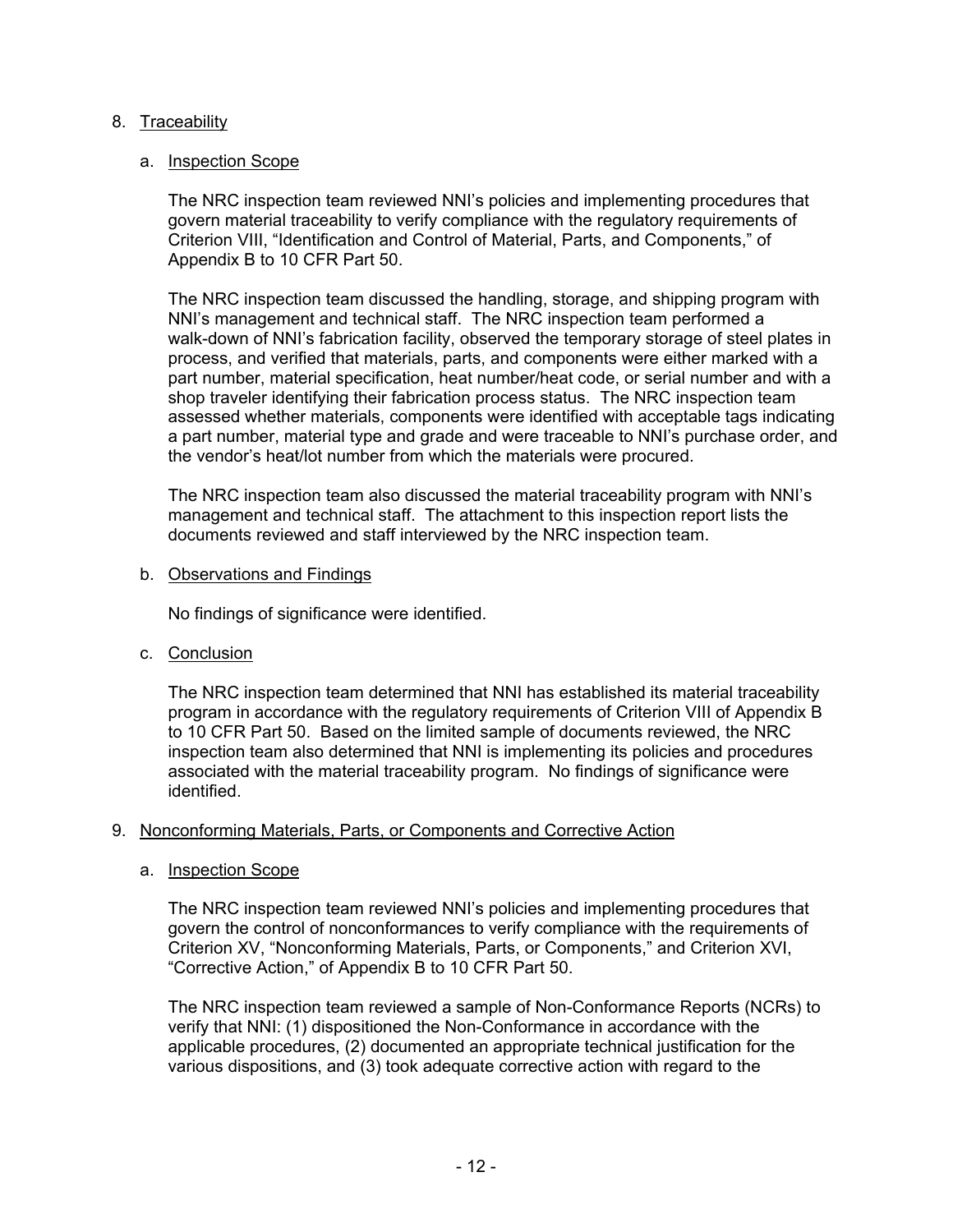nonconforming items. The NRC inspection team also verified that NNI's NCR process provides a link to the 10 CFR Part 21, "Reporting of Defects and Noncompliance," program.

The NRC inspection team also reviewed a sample of Corrective Action Reports (CARs) to ensure that conditions adverse to quality were promptly identified and corrected. In addition, the NRC inspection team verified that the CARs provided: (1) adequate documentation and description of conditions adverse to quality; (2) an appropriate analysis of the cause of these conditions and the corrective actions taken to prevent recurrence; (3) direction for review and approval by the responsible authority; (4) a description of the current status of the corrective actions; and (5) the follow-up actions taken to verify timely and effective implementation of the corrective actions. In addition, the NRC inspection team verified that NNI's corrective action process provides a link to the 10 CFR Part 21 program.

The NRC inspection team also reviewed the corrective actions that NNI had taken to address the previously identified nonconformance identified in NRC IR No. 99901433/2013-201.

The NRC inspection team discussed the handling of nonconforming materials, parts, or components and the corrective actions or disposal actions with NNI's management and technical staff. The attachment to this inspection report lists the documents reviewed by the NRC inspection team.

#### b. Observations and Findings

## b.1 Corrective Action Associated with Nonconformances 99901433/2013-201-01.

Nonconformance 99901433/2013-201-01 was issued for NNI's failure to have adequate measures in place to assure that customer-identified conditions adverse to quality, such as failures, malfunctions, deficiencies, deviations, defective material and equipment, and nonconformances were promptly identified and corrected to preclude repetition. Specifically, NNI failed to enter and evaluate in its corrective-action program the Chicago Bridge & Iron (CB&I) inspectors' notice of unsatisfactory conditions (NOUCs) identified during fabrication of the AP1000 shield building structural modules for potential conditions adverse to quality.

In its response to the NRC dated December 6, 2013, NNI stated several actions to correct Nonconformance 99901433/2013-201-01 were being taken. NNI issued Condition Report #248 into the Corrective Action Program (CAP) to document this finding and the results of the apparent cause evaluation. All the NOUCs were entered into the CAP by generating a Condition Report (CR) for each NOUC and were evaluated for severity and any condition adverse to quality. Thirty-two (32) of the CRs represented Conditions Adverse to Quality (CAQ). None of these were identified as Significant Conditions Adverse to Quality (SCAQ). Responses were provided to the customer, to document the resolution and closure actions taken. Additionally, the Manager of Technical Services provided an informational memo notifying personnel of the requirement to input customer complaints into the CAP. NNI Procedure SI-QA-23, "Corrective Action Program," was updated to provide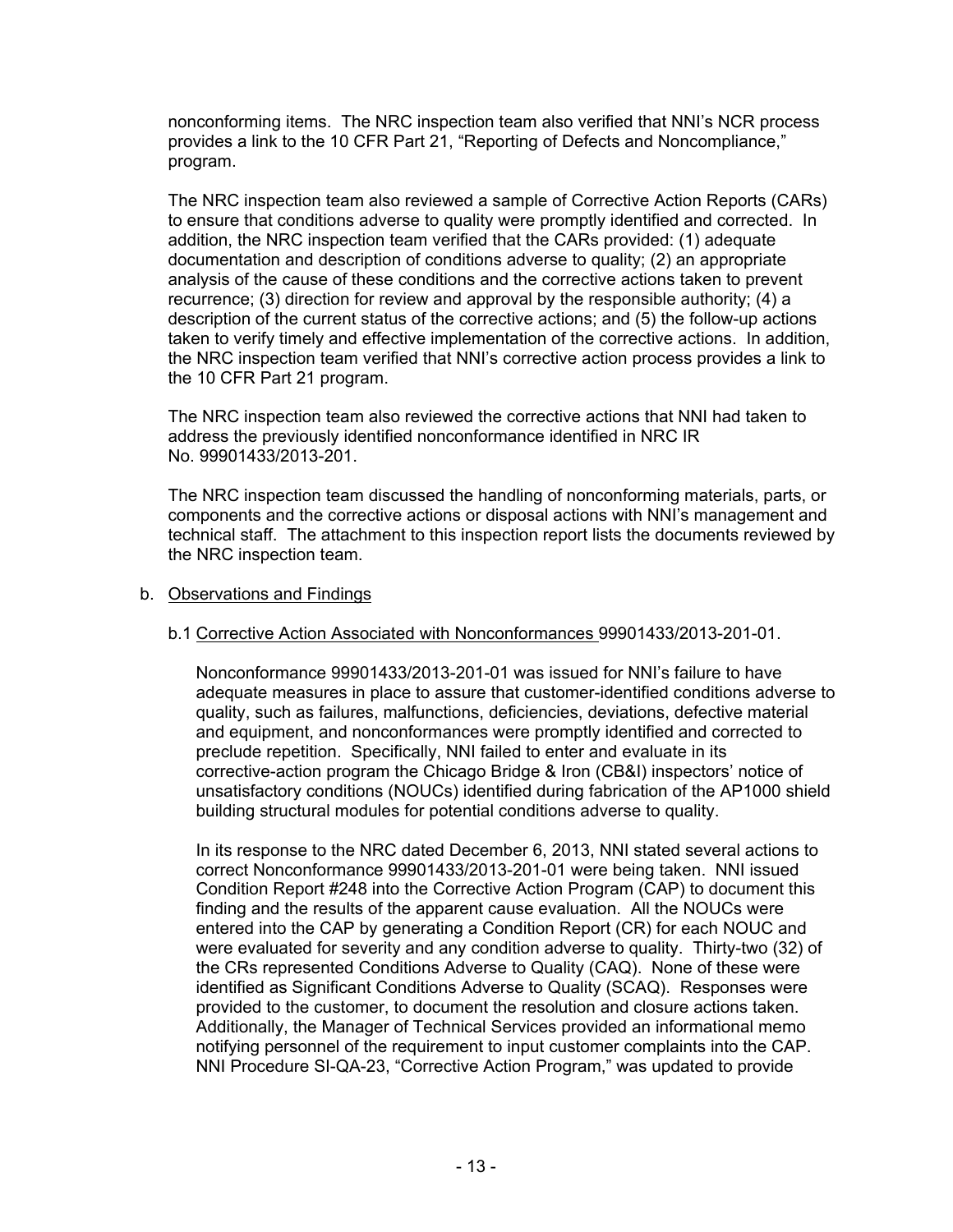guidance for documenting customer complaints within the CAP. NNI personnel were trained on the updates to the procedures and the CAP database for documentation of customer complaints.

The NRC inspection team reviewed a sample of CRs, including CR# 248, and the updated Procedure SI-QA-23 which NNI had modified to address Nonconformance 99901433/2013-201-01. The NRC inspection team reviewed this documentation that provided objective evidence for the completion of the proposed corrective actions. No issues with were identified with the utilization of affected procedures. Based on its review, the NRC inspection team closed Nonconformance 99901433/2013-201- 01.

## b.2 Corrective Action Associated with Nonconformances 99901433/2013-201-02.

Nonconformance 99901433/2013-201-02 was issued for NNI's failure to have adequate measures in place to assure that requirements, which are necessary to assure adequate quality, are included in the procurement documents for material, equipment, and services and NNI's failure to effectively control the quality of their contractors and subcontractors by regularly assessing them at intervals consistent with the importance, complexity, and quantity of the product or service. Specifically,

- 1) NNI failed to document the restrictions and limitations on the scope of supply as dictated by the results of the audits/survey of DuBose National Energy Services Inc. and Tioga Pipe Supply Co. The results of the audits/survey were placed in NNI's supplier database, "Navision," which generates supplier restrictions and limitations for the ASL and procurement orders. For these two specific suppliers, NNI failed to have adequate controls in place to assure that the restrictions and limitations for the ASL and POs were included when these documents were generated using Navision; and
- 2) NNI failed to perform a supplier performance evaluation of Nelson Stud Welding Inc., which has been an approved supplier since April 30, 2012. During this period, Nelson Stud Welding Inc. provided nonconforming material which was not documented in their performance evaluation to assess the effectiveness of the supplier quality controls.

In its response to the NRC dated December 6, 2013, NNI stated several actions to correct Nonconformance 99901433/2013-201-02 were being taken. NNI issued CR-380 to document this finding and the results of the apparent cause evaluation. NNI performed a verification to ensure restrictions/limitations, placed on approved suppliers by NNI's final audit report of the supplier are properly documented in the Enterprise Resource Planning (ERP) supplier database and that the limitations appear correctly on the supplier's PO. NNI determined that all required restrictions/limitations were carried through to the PO and that duplicate and/or inappropriate restrictions/limitations were not.

Revision "N" to NNI Procedure SI-QA-5, "Supplier Evaluation Program," was completed to provide detail instructions to the audit team for establishing and recording supplier restrictions/limitations and for supplier performance evaluations.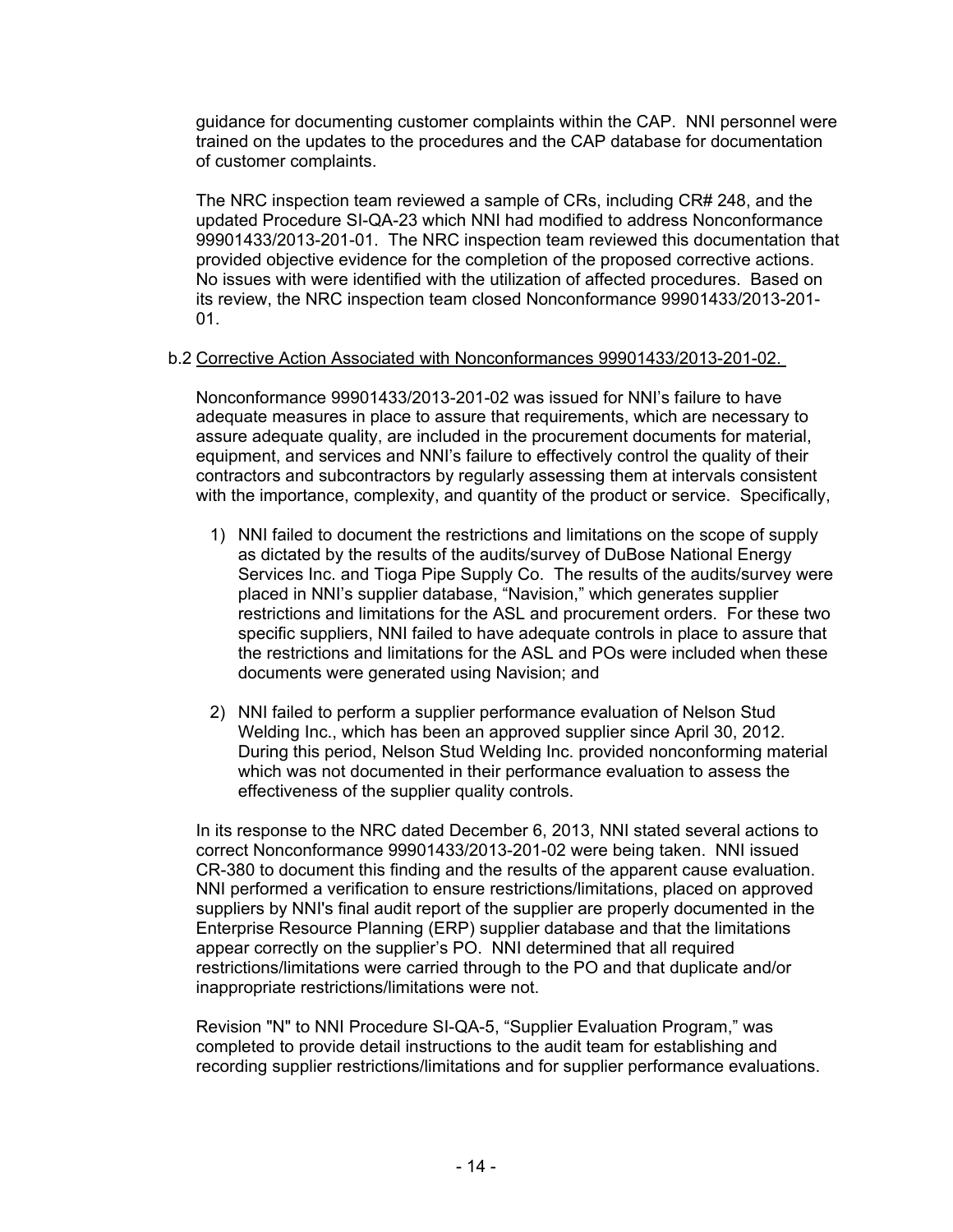Change Notice "C-2" to NNI QAM-100, "Commercial Nuclear Facility Applications," was completed to remove conflicting information with regard to supplier audit performance.

The NRC inspection team reviewed a sample of POs, CAR-380, and the updated Procedure SI-QA-5 which NNI had modified to address Nonconformance 99901433/2013-201-02. The NRC inspection team reviewed this documentation which provides objective evidence for the completion of the corrective actions. No issues with were identified with the utilization of affected procedures. Based on its review, the NRC inspection team closed Nonconformance 99901433/2013-201-02.

## c. Conclusion

The NRC inspection team concluded that NNI has established its nonconforming materials, parts, or components; and its corrective action programs in accordance with the regulatory requirements of Criterion XV and Criterion XVI of Appendix B to 10 CFR Part 50. Based on the limited sample of documents reviewed, the NRC inspection team determined that NNI is implementing its policies and procedures associated with the control of nonconforming materials, parts, or components and corrective action. No findings of significance were identified.

#### 10. Entrance and Exit Meetings

On November 13, 2017, the NRC inspection team discussed the scope of the inspection with Doug Sample, Manager Technical Services, and other members of NNI's management and technical staff. On November 17, 2017, the NRC inspection team presented the inspection results and observations during an exit meeting with Steve Napiecek, NNI's Vice President, and other members of NNI's management and technical staff. The attachment to this report lists the attendees of the entrance and exit meetings, as well as those individuals whom the NRC inspection team interviewed.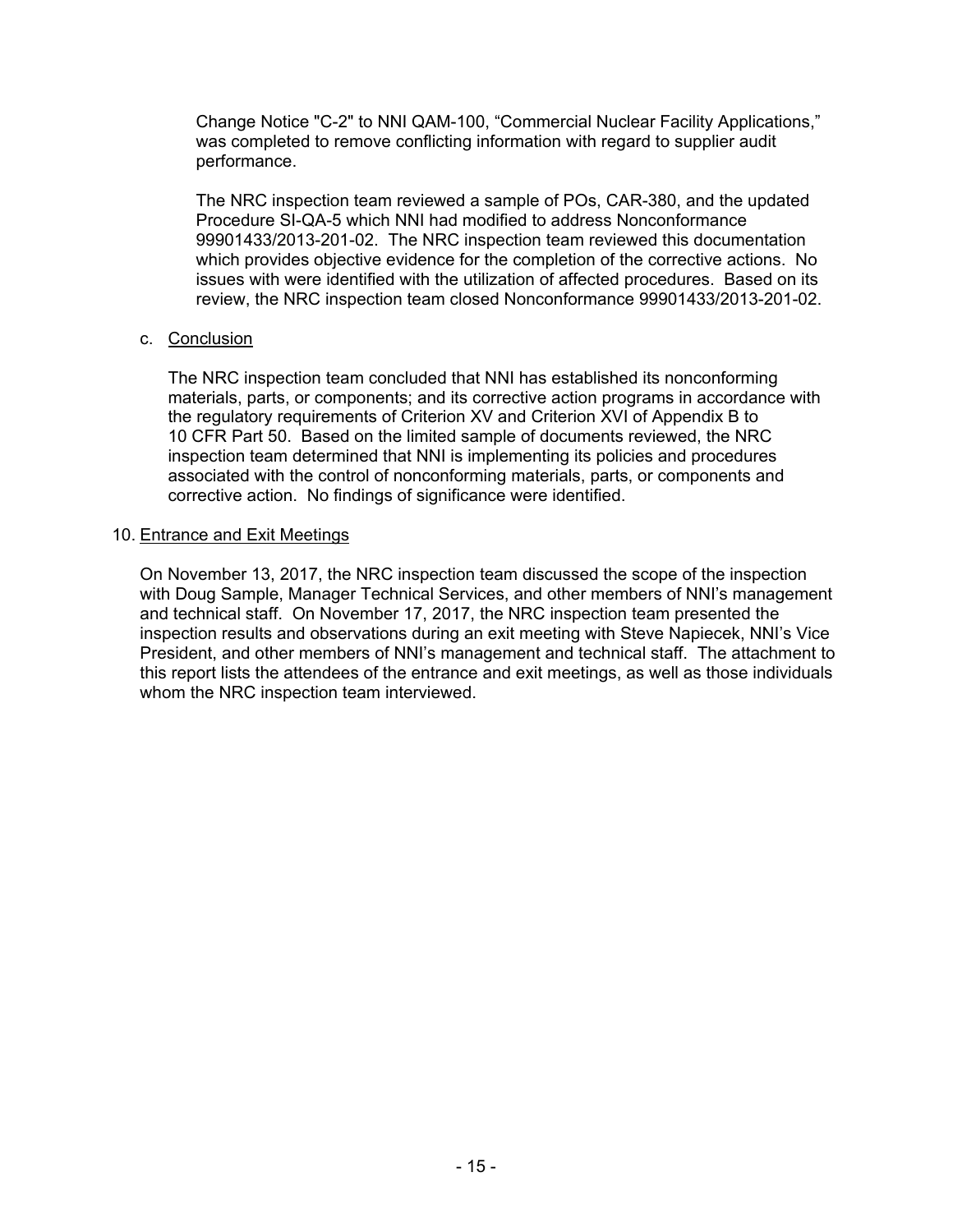# **ATTACHMENT**

# 1. ENTRANCE/EXIT MEETING ATTENDEES

| <b>Name</b>                | <b>Title</b>                                   | <b>Affiliation</b>                                    | <b>Entrance</b> | <b>Exit</b> | <b>Interviewed</b> |
|----------------------------|------------------------------------------------|-------------------------------------------------------|-----------------|-------------|--------------------|
| Jonathan<br>Ortega-Luciano | <b>Inspection Team</b><br>Leader               | <b>NRC</b>                                            | X               | X           |                    |
| <b>Pravin Patel</b>        | Inspector                                      | <b>NRC</b>                                            | X               | X           |                    |
| <b>Thomas Herrity</b>      | Inspector                                      | <b>NRC</b>                                            | X               | X           |                    |
| Robert Roche-<br>Rivera    | Inspector                                      | <b>NRC</b>                                            | X               | X           |                    |
| Andrea Keim                | Inspector                                      | <b>NRC</b>                                            | X               | X           |                    |
| Jonathan<br>Lizardi        | Inspector                                      | <b>NRC</b>                                            | X               | X           |                    |
| Doug Sample                | Manager<br><b>Technical</b><br><b>Services</b> | <b>NNI</b>                                            | X               | X           | X                  |
| Paul Vinyard               | <b>Manager Quality</b>                         | <b>NNI</b>                                            | X               | X           | X                  |
| Ronnie Allen<br>Tong Jr.   | Quality<br>Assurance                           | <b>NNI</b>                                            | X               | X           | X                  |
| Albert M.<br>Kalaskas      | Quality<br>Assurance<br>Engineer 4             | <b>NNI</b>                                            | X               | X           | X                  |
| DaShana Kemp               | Supervisor<br><b>Records Center</b>            | <b>NNI</b>                                            | X               |             |                    |
| Wanda<br>Fitzgerald        | QA Manager                                     | <b>NNI</b>                                            | X               |             | X                  |
| <b>Richard Blount</b>      | Strategic<br>Development                       | <b>NNI</b>                                            | X               |             |                    |
| Scott Jones                | Operations<br>Manager                          | <b>NNI</b>                                            | X               | X           |                    |
| <b>Tommy Wheelis</b>       | Sr. Engineer                                   | Southern Nuclear<br><b>Operating Company</b><br>(SNC) |                 | X           |                    |
| <b>Derrick Coates</b>      | Engineering<br>Manager                         | <b>NNI</b>                                            | X               | X           | X                  |
| Peter J.<br>Smagula IV     | Project Engineer/<br>Structural<br>Engineer    | <b>NNI</b>                                            | X               |             | X                  |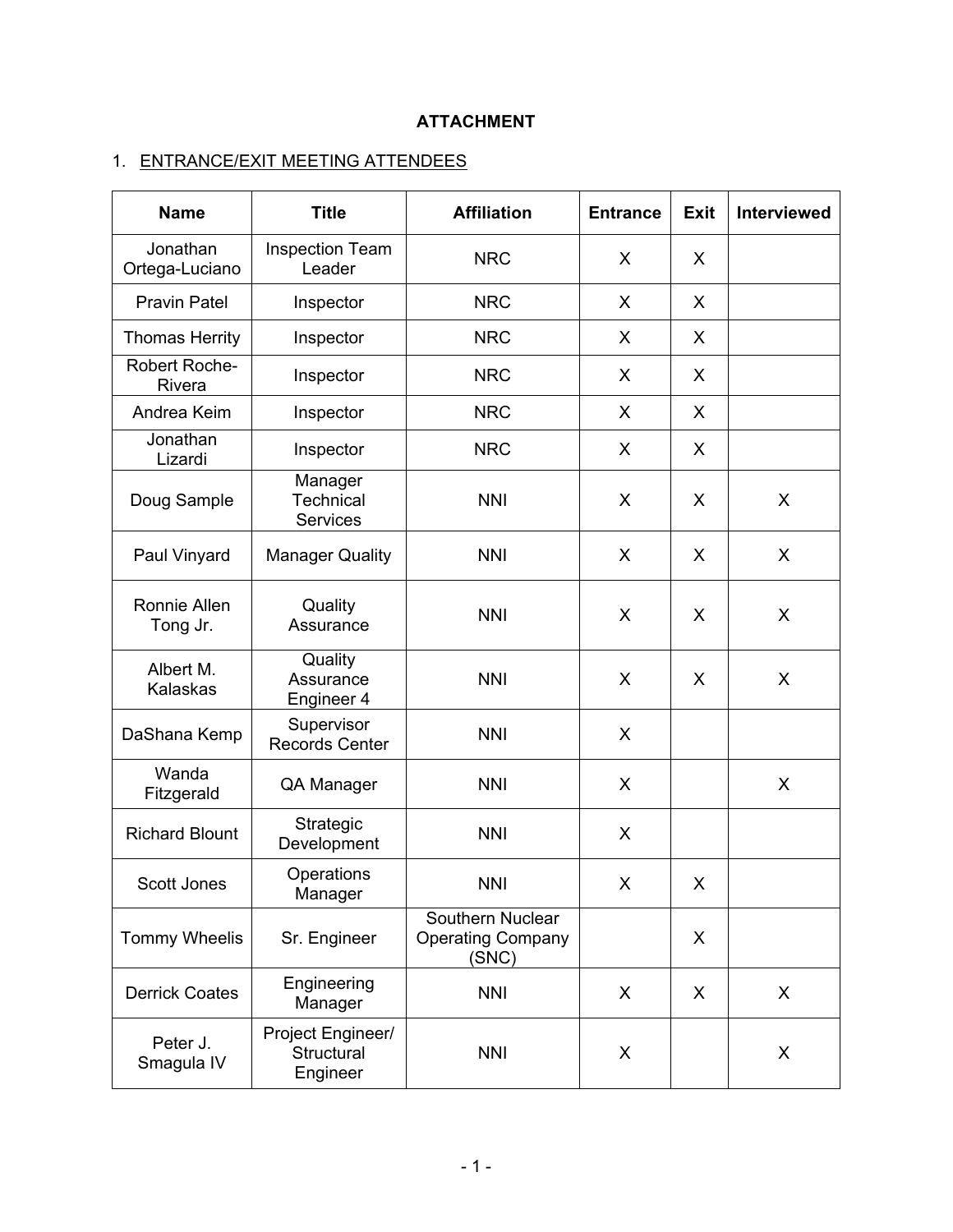| <b>Name</b>             | <b>Title</b>                                                                          | <b>Affiliation</b>          | <b>Entrance</b> | <b>Exit</b> | <b>Interviewed</b> |
|-------------------------|---------------------------------------------------------------------------------------|-----------------------------|-----------------|-------------|--------------------|
| Dave Leste              | Structural<br>Engineer                                                                | <b>NNI</b>                  |                 |             | X                  |
| Karl N. Daukss          | Principle<br>Engineer<br><b>Modules</b><br>Fabrication &<br>Construction<br>Interface | Westinghouse                |                 |             | X                  |
| Ronald<br>Blackburn     | Application<br>Engineer                                                               | Automated<br>Precision Inc. |                 |             | X                  |
| <b>William Mitchell</b> | Mech Tech 3                                                                           | <b>NNI</b>                  |                 |             | X                  |
| <b>Arthur Ballew</b>    | Mech Tech 3                                                                           | <b>NNI</b>                  |                 |             | X                  |
| Leon Parker             | Mech Tech 2                                                                           | <b>NNI</b>                  |                 |             | X                  |
| Thomas<br>Ferguson      | QC                                                                                    | <b>NNI</b>                  |                 |             | X                  |
| <b>Edward Devlin</b>    | QC                                                                                    | <b>NNI</b>                  |                 |             | X                  |
| Cody Harvey             | <b>Tool Room</b><br>Attendant                                                         | <b>NNI</b>                  |                 |             | X                  |
| <b>Michael Smith</b>    | Maintenance                                                                           | <b>NNI</b>                  |                 |             | X                  |
| David Martis            | Source Inspector                                                                      | <b>WECTEC</b>               |                 |             | X                  |
| <b>Matthew Tally</b>    | <b>Quality Control</b><br>Inspector Level II                                          | <b>NNI</b>                  |                 |             | X                  |
| James Whitley           | Manager-<br>Planning &<br>Production<br>Control                                       | <b>NNI</b>                  | X               | X           | X                  |
| Corey<br>Beddingfield   | Operations<br>General Foreman                                                         | <b>NNI</b>                  | X               | X           | X                  |
| <b>Gary Michaelis</b>   | <b>Quality Control</b><br>Supervisor                                                  | <b>Technical Solutions</b>  | X               | X           | X                  |
| <b>Chad Clements</b>    | Welder,                                                                               | <b>Technical Solutions</b>  |                 |             | X                  |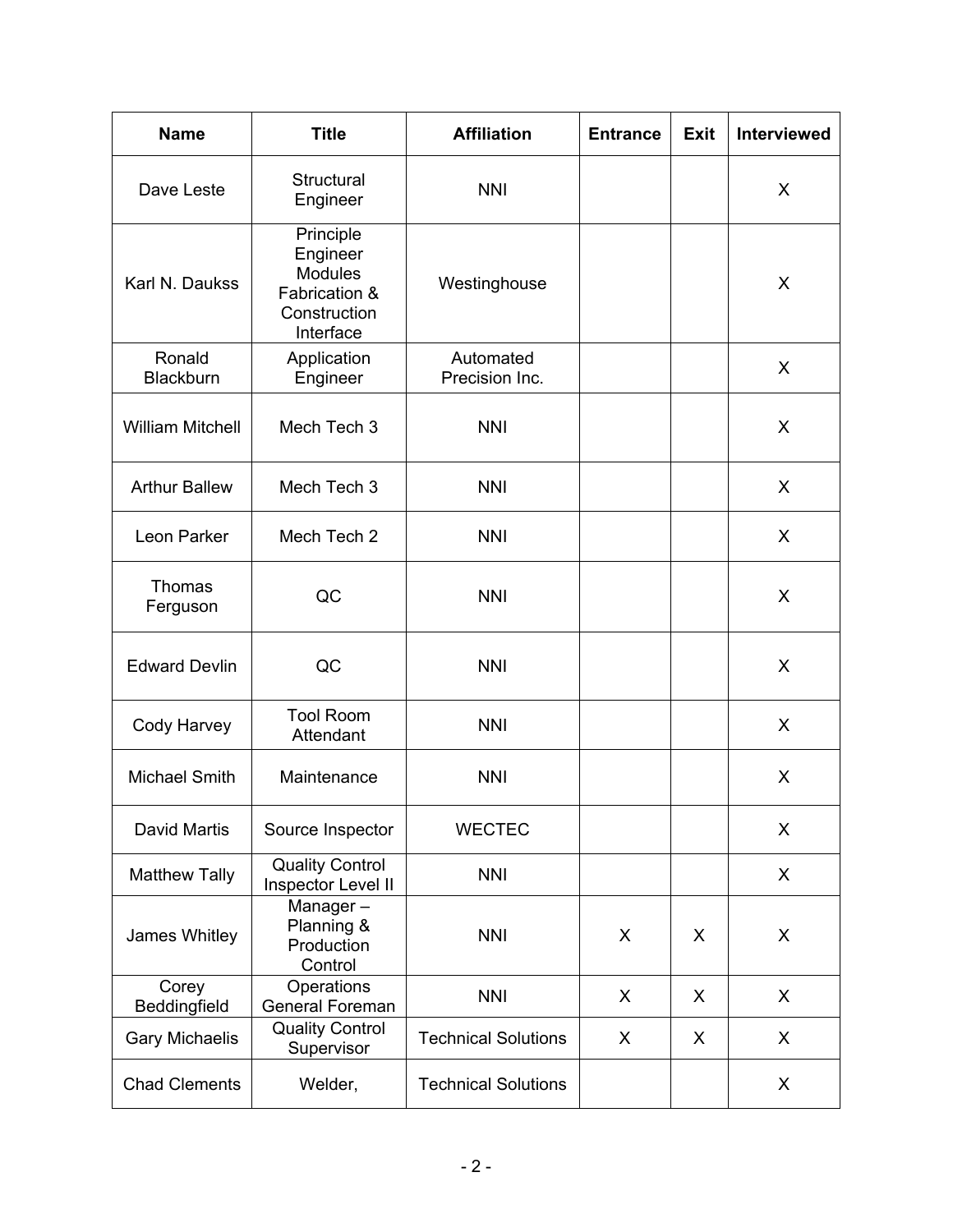| <b>Name</b>             | <b>Title</b>                                 | <b>Affiliation</b>           | <b>Entrance</b> | <b>Exit</b> | <b>Interviewed</b> |
|-------------------------|----------------------------------------------|------------------------------|-----------------|-------------|--------------------|
| Ed Coffin               | <b>Quality Control</b><br>Inspector Level II | <b>Technical Solutions</b>   |                 |             | X                  |
| <b>Troy Allen</b>       | <b>Quality Control</b><br>Inspector Level II | <b>Technical Solutions</b>   |                 |             | X                  |
| Leon Parker             | Welder                                       | <b>Technical Solutions</b>   |                 |             | X                  |
| Thomas T.R.<br>Ferguson | <b>Quality Control</b><br>Inspector Level II | <b>Technical Solutions</b>   |                 |             | X                  |
| Ronald<br>Blackburn     | Application<br>Engineer                      | Automated<br>Precision, Inc. |                 |             | X                  |
| Paul Vineyard           | Engineering                                  | <b>NNI</b>                   |                 |             | X                  |
| Josh Frazier            | <b>Quality Engineer</b>                      | <b>NNI</b>                   |                 |             | X                  |
| <b>Warren Blanco</b>    | <b>Quality Engineer</b>                      | <b>NNI</b>                   |                 | X           |                    |
| Keith Meadows           | <b>CAP Manager</b>                           | <b>NNI</b>                   |                 | X           | X                  |
| Izaac J. Pruden         | <b>General Forman</b>                        | <b>NNI</b>                   |                 | X           |                    |
| Jamie Garreh            | Contracts<br>Manager                         | <b>NNI</b>                   |                 | X           |                    |
| <b>Steve Napiecek</b>   | <b>Vice President</b>                        | <b>NNI</b>                   |                 | X           |                    |
| Lisa Lindsay            | Supervisor                                   | <b>NNI</b>                   |                 | X           |                    |
| George Butchur          | <b>Lead Source</b><br>Inspection             | <b>WECTEC</b>                |                 | X           |                    |
| Frederick D.<br>Roberts | QA Engineer                                  | <b>NNI</b>                   |                 | X           |                    |
| <b>Wade Cara</b>        | Level 2 QA<br>Technician                     | <b>NNI</b>                   |                 |             | X                  |
| Frederick<br>Whitehead  | Level 2 QA<br>Technician                     | <b>NNI</b>                   |                 |             | X                  |

## 2. INSPECTION PROCEDURES USED

Inspection Procedure (IP) 36100, "Inspection of 10 CFR Part 21 and Programs for Reporting Defects and Noncompliance," dated February 13, 2012

IP 43002, "Routine Inspections of Nuclear Vendors," dated January 27, 2017

IP 43004, "Inspection of Commercial-Grade Dedication Programs," dated January 27, 2017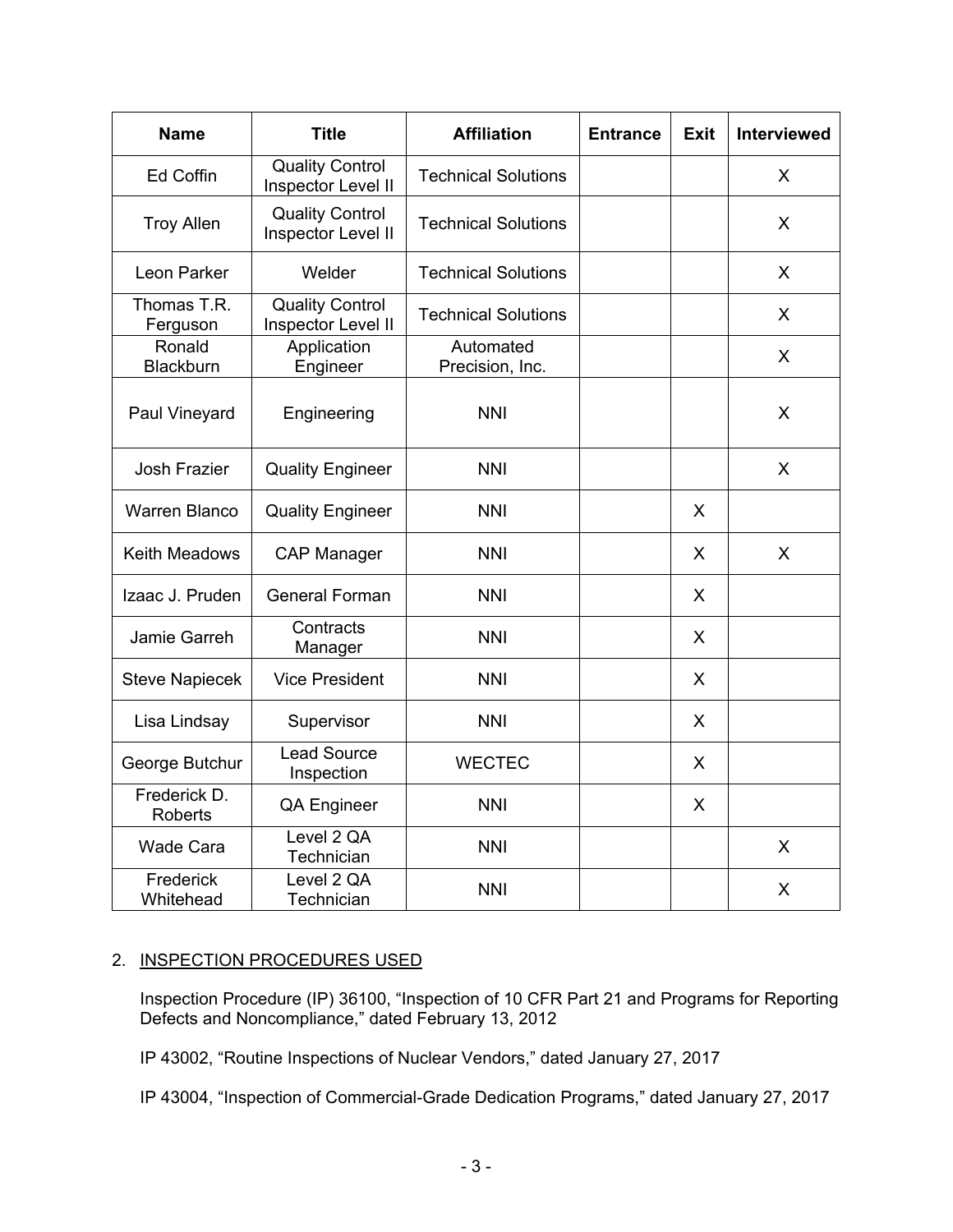IP 65001.01, "Inspection of ITAAC-Related Foundations & Buildings"

IP 65001.02, "Inspection of ITAAC-Related Installation of Structural Concrete"

IP 65001.A, "Inspection of the As-Built Attributes for Structures, Systems, and Components (SSCs) Associated with ITAAC"

IP 65001.B, "Inspection of the ITAAC-Related Welding Program"

IP 65001.F, "Inspection of the ITAAC-Related Design and Fabrication Requirements"

## 3. LIST OF ITEMS CLOSED, AND DISCUSSED

| <b>Item Number</b>   | <b>Status</b> | Type       | <b>ITAAC</b> | <b>Description</b> |
|----------------------|---------------|------------|--------------|--------------------|
| 99901433/2013-201-01 | <b>CLOSED</b> | <b>NON</b> |              |                    |
| 99901433/2013-201-02 | <b>CLOSED</b> | <b>NON</b> |              |                    |

## 4. INSPECTIONS, TESTS, ANALYSES, AND ACCEPTANCE CRITERIA (ITAAC)

The U.S. Nuclear Regulatory Commission (NRC) inspection team identified the following inspections, tests, analyses, and acceptance criteria (ITAAC) related to components being fabricated and inspected by NNI. At the time of the inspection, fabrication of the Shield Building panel, air inlet and tension ring sub-modules for Vogtle Electric Generating Station Units 3 and 4 was occurring. For the ITAAC listed below, the NRC inspection team reviewed NNI's quality assurance controls in the areas of design control, inspection, control of special processes, nonconforming materials parts and components, and corrective actions. The ITAAC's design commitments referenced below are for future use by the NRC staff during the ITAAC closure process. The listing of these ITAAC design commitments does not indicate that they have been met and closed. The NRC inspection team did not identify any findings associated with the ITAAC identified below.

| <b>Source</b>                                                                 | <b>ITAAC Sequence Number</b> | <b>ITAAC Number</b> |
|-------------------------------------------------------------------------------|------------------------------|---------------------|
| Appendix C from the Combined<br>License for Vogtle Unit 3 Combined<br>License | No. 761                      | $3.3.00.02a$ .i.b   |
| Appendix C from the Combined<br>License for Vogtle Unit 4 Combined<br>License | No. 761                      | 3.3.00.02a.i.b      |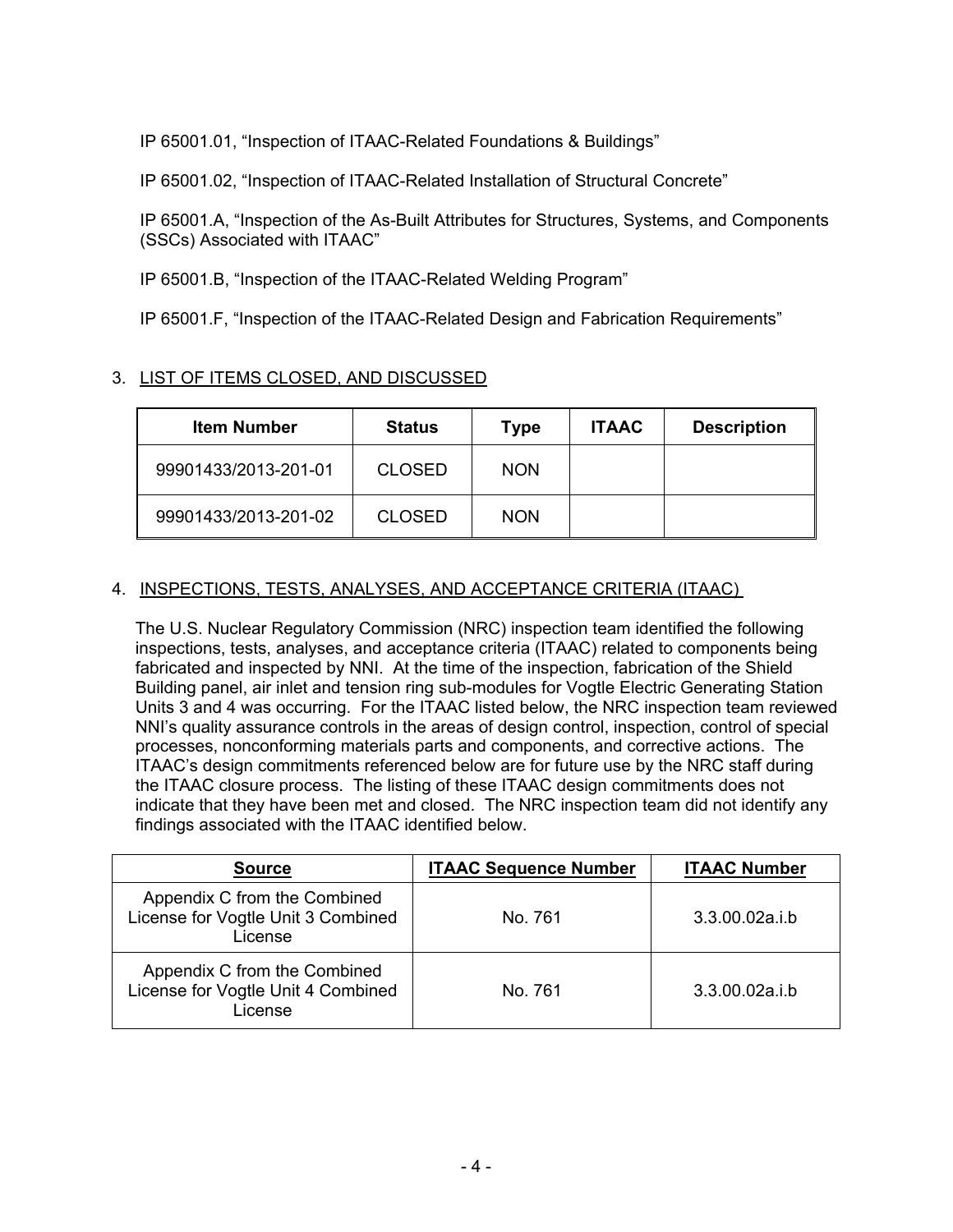## 5. DOCUMENTS REVIEWED

## Policies and Procedures

- QAM-100, "Commercial Nuclear Facility Applications Quality Assurance Manual," Revision F, dated February 10, 2017
- SI-EN-8, "Reporting of Defects and Non-Compliance," Revision M, dated November 11, 2017
- SI-EN-9, "Standard Instructions for the Preparation and Processing of Welding Procedure Specifications (WPSs) Procedure Qualification Records (PQRs) Welder Performance Qualification Record (WPQRs)," Revision J, dated November 5, 2015
- SI-EN-14, "Visual Examination of Welds and Material Surfaces," Revision V, dated February 22, 2016
- SI-EN-18, "NDE Acceptance Criteria ASME Section VIII Division 1 and 3 American National Standard Structural Welding Codes – AWS B31.3 – Process Piping," Revision R, dated July 5, 2016
- SI-EN-34, "Ultrasonic Examination of Structural Welds per AWS D1.1," Revision A, dated March 18, 2017
- SI-FP-2, "Accountability and Control of Tools," Revision I, dated September 18, 2015
- SI-FP-4, "Planning and Production Control," Revision J, dated August 1, 2013
- SI-FP-7, "Control of Measuring and test Equipment," Revision Q, dated December 31, 2017
- SI-PR-1, "Standard Procurement Procedure," Revision M, dated October 14, 2015
- SI-QA-3, "Qualification of Quality Assurance Audit Personnel," Revision O, dated December 28, 2015
- SI-QA-4, "Control of Suppliers for Commercial and Commercial Nuclear Work," Revision I, dated June 20, 2014
- SI-QA-5, "Supplier Evaluation Program," Revision P, dated October 10, 2017
- SI-QA-6, "Completion of Weld History Records," Revision M, dated January 15, 2014
- SI-QA-7, "Internal Audit Program," Revision O, dated February 16, 2016
- SI-QA-19, "Quality Assurance Requirements for Commercial Grade Items and Services," Revision I, dated January 4, 2016
- SI-QA-20, "Sampling for Inspections," Revision C, dated January 8, 2015
- SI-QA-21 "Counterfeit, Fraudulent and Suspect Items," Revision D, dated April 4, 2016
- SI-QA-22, "Requirements for Issuance and Processing of Non-Conformance Reports (NCR)," Revision G, dated October 31, 2017
- SI-QA-23, "Corrective Action Program," Revision I, dated July 6, 2017
- SI-QA-24, "Material Storage, Segregation, and Identification," Revision D, dated March 17, 2017
- 7340-F-W002, CV&I AP 1000 Shield Building Modules Shot Studs: Shot Studs (<deleted>), Revision P, dated August 11, 2017
- TMR-GEN-002, "New Employee Orientation, General Introduction and Access, All Facilities," Revision A, not dated.
- TMR-GEN-004, "Commercial Nuclear Quality," Revision A, dated April 21, 2014
- TMR-QVC-008, "Quality Controlled Material Training," Revision C, dated October 24, 2016.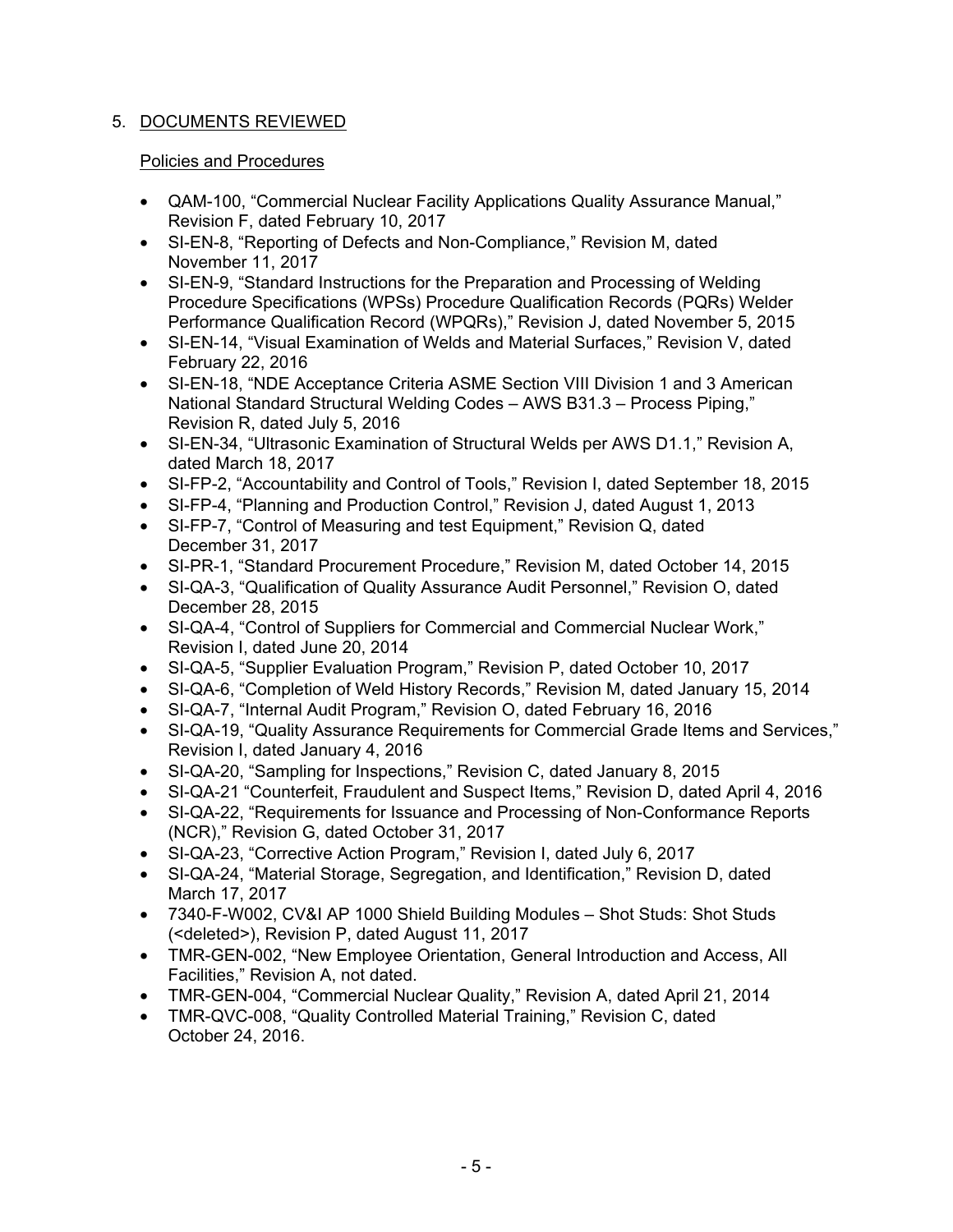## Calibration, Heat Treatment, Non-Destructive Examination (NDE), Inspection and Test Records

- PROTO Torque Wrench, Asset Number 40409, Serial Number 12134101, calibration date July 18, 2018
- Fluke Meter, Asset Number 40901, Serial Number 2570042WS, calibration date June 2, 2017
- Fowler, Dial Caliber, Asset Number NNI-DC-044, Serial Number 6-9.1608113, calibration date November 2, 2017 (6 month calibration interval)
- Epoch XT, UT flaw detector, Asset Number 46329, Calibration Certificate: Olympus Scientific Solutions, dated January 18, 2017
- UT Equipment Calibration Report 41EA94A78253CED9, Dated 1/18/2017
- Inspection Data Report 2014E, QA Dated 4/8/2014
- Inspection Data Report 2016, QA Dated 5/1/2015
- Calibration Certificate V0427342803, Date 1/17/2017, QA Dated 10/6/2017

## Purchase Orders, Audit Reports, and Commercial-Grade Dedication

- Purchase order (PO)-027302, for A572 GR50 Various, Revision 3 dated January 30, 2017
- PO-027544, for  $\frac{3}{4}$  L weld Stud with Ferrules, Revision 4, dated February 27, 2017
- PO-027409, for D2S Deformed Bar Revision 4, dated February 12, 2017
- APIS-CGS-SS-01-16, "Commercial grade Survey of <deleted>. Services," Revision A, dated November 2, 2016
- CBI-01, "Commercial Grade Dedication Plan for <deleted>," Revision D, dated February 26, 2016
- CGD-1-342, "Commercial Grade Dedication Plan for <deleted>," Revision 2, date not recorded
- CGD-317380-1, "Commercial Grade Dedication Plan for <deleted>," Revision 3, dated June 28, 2017
- CGD-317380-2, "Commercial Grade Dedication Plan for <deleted>," Revision 1, dated April 27, 2017
- CGD-317380-3, "Commercial Grade Dedication Plan for <deleted>," Revision 2, dated September 6, 2017
- CGD-3-352, "Commercial Grade Dedication Plan for <deleted>," Revision 5, date not recorded
- CGD-Tioga-6, "Commercial Grade Dedication Plan for <deleted>," Revision 1, dated November 17, 2016
- FAR-CGS-SS-01-17, "Commercial Grade Survey of <deleted>," Revision 0, dated January 13, 2017
- LTI-CGS-SS-01-17, "Commercial grade Survey of <deleted>," Revision 0, dated March 17, 2017
- MMI-SS-01-16, "Audit Report of <deleted>," dated May 31, 2016
- PTI-SS-01-14, "Audit Report of <deleted>," dated October 27, 2014
- SIM-CGS-SS-01-16, "Commercial Grade Dedication Plan for <deleted>" Revision B, dated December 9, 2016
- TP-MO-01-17, "Audit Report of <deleted>," dated September 7, 2017
- Q-GE-17-121 "2017 NNI Audit Schedule," 4th Quarter Revision, dated October 26, 2017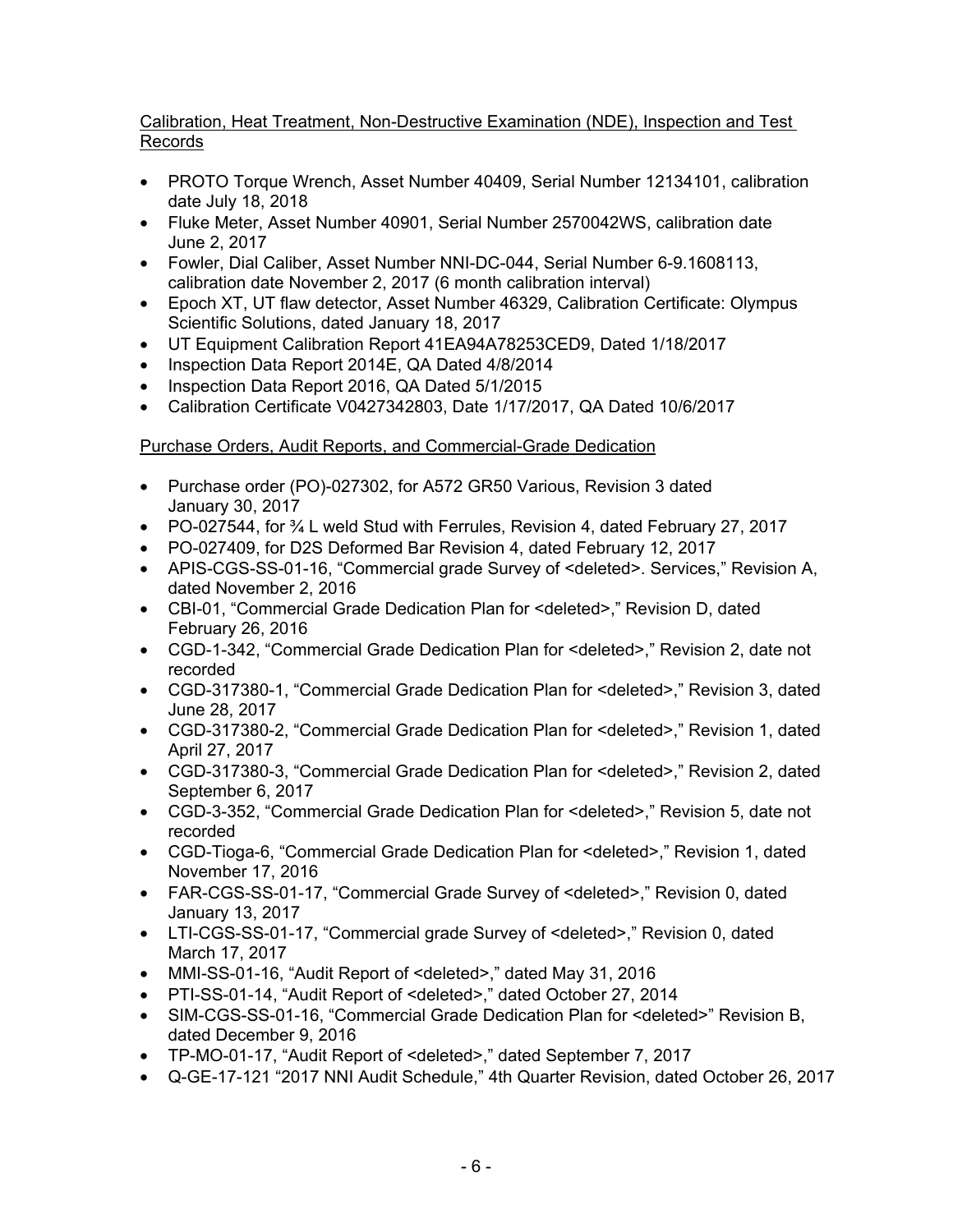- NNI-IN-01-17 Internal Audit Report, dated October 3, 2017
- NNI-IN-02-17 Internal Audit Report, dated May 3, 2017
- NNI-IN-03-17 Internal Audit Report, dated June 27, 2017
- NNI-IN-04-17 Internal Audit Report, dated August 7, 2017
- NNI-IN-03-16 Internal Audit Report, dated February 20, 2017
- NNI-IN-05-15 Internal Audit Report, dated June 16, 2016

#### Design and Commercial-Grade Dedication Records

- SI-DE-1, Record Center Controlled Distribution of Documents, Revision N, dated June 15, 2017
- SI-DE-2, Drawing and Fabrication Specification Control, Revision I, dated November 17, 2017
- SI-DE-3, Records Management Program, Revision A, dated June 3, 2013
- SI-TR-2, Analysis Phase, Revision A, dated November 25, 2013
- SI-TR-3, Design Phase, Revision A, dated November 27, 2013
- SI-TR-4, Development Phase, Revision B, dated August 10, 2016
- SI-TR-5, Implementation Phase, Revision A, dated November 27, 2013
- E&DCR No. APP-1278-GEF-850055, Shield Building Air Inlet Pipes, Revision 0, dated May 8, 2017
- E&DCR No. E&DCR No. APP-GW-GEF-1746, Shield Building Air Inlet Steel Structure. Revision 0, dated October 17, 2016

#### Nonconformance Reports

## NCR 2139, NCR 2697, NCR 3048, NCR 3072, NCR 3094, NCR 3096

#### Corrective Action Reports Reviewed

CR-234, CR-245, CR-248, CR-249, CR-270, CR-380, CR-9398, CR-9643, CR-9399, CR-9644, CR-9396, CR-9397, CR-12525, CR-12579, CR-13423, CR-13512, CR-15450

## Corrective Action Reports Opened During the NRC Inspection

CR-15455, CR-15457, CR-15458, CR-15462, CR-15465, CR-15469, CR-15471, CR-15474, CR-15475, CR-15479, CR-15480, CR-15481, CR-15486

## Training Records

- Lead auditor training record for Warren Blanco, dated October 17, 2017
- Lead auditor training record for Ronnie Tong, Jr., dated January 25, 2017
- Lead auditor training record for Joey Chesney, dated February 11, 2017
- Lead auditor training record for Katherine Rawls, dated August 18, 2017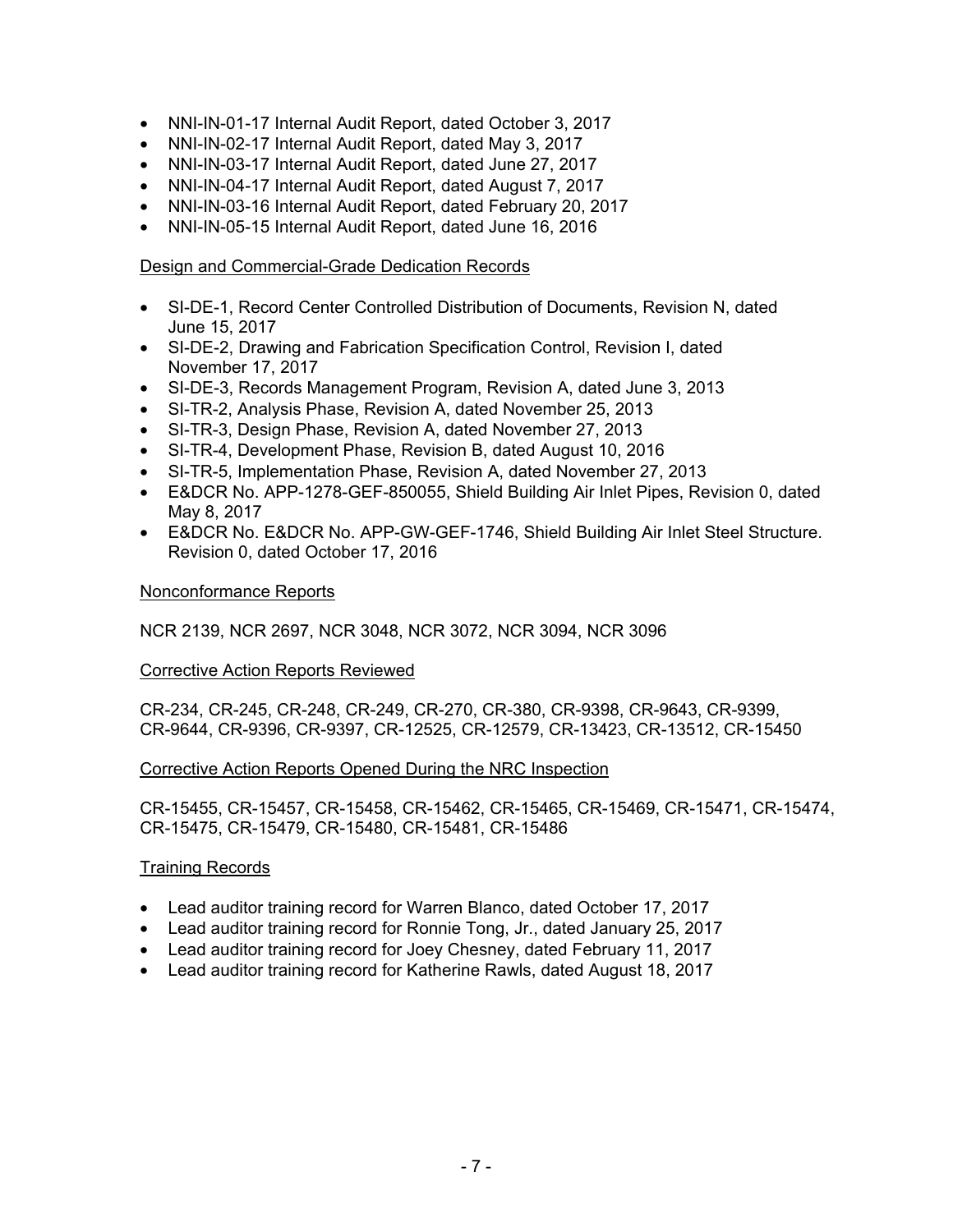## Work Instruction Packages:

- 8224-F-070-001, "Assemble Vogtle 3 Air Inlet 25 (SV3-1278-SC-AI25 "Outer Panel")," dated June 19, 2017
- 8224-F-113-014, "Assemble Vogtle 3 Tension Ring 01 (Group 41)," dated February 28, 2017
- 8224-F-070-003, "Assemble Vogtle 3 Air Inlet 25 (SV3-1278-SC-AI25)," dated June 19, 2017

## Shop Drawings:

- NNI-1278-S4-411, "AP1000 Shield BLDG Tension Ring Struct. Steel PNL Group 41 Assembly," Sheets 1 thru 12 of 12, Revision 6, dated 6/13/2017
- NNI-1278-T7-411, "AP1000 Shield BLDG Tension Ring Struct. Steel PNL Group 41 Weld Joint Index Map," Sheets 1 thru 7 of 7, Revision 4, dated 10/05/2017
- NNI-1278-S9-150, "AP1000 Shield BLDG AI & TR General Notes, Tolerances and NDE Requirements" Sheets 1 thru 2 of 2, Revision 6, dated 10/04/2017
- NNI-1278-VH-411, "AP1000 Shield Building Lifting and Handling for Tension Ring Group 41 Assembly," Sheets 1 thru 5 of 5, Revision 6, dated 6/21/2017
- NNI-1278-S4-561, "AP1000 Shield Building Panel Group 56 Assembly," Sheet 6 of 9, Revision 6, dated 6/15/2017
- NNI-1278-S4-111, "AP1000 Shield BLDG Air Inlet Struct. Steel Panels Group 11 Assembly," Sheets 1 thru 8 of 8, Revision 10, dated 9/6/2017
- NNI-1278-T7-111, "AP1000 Shield BLDG Air Inlet Struct. Steel Panels Group 11 Weld Joint Index Map," Sheets 1 thru 7 of 7, Revision 2, dated 1/27/2017
- NNI-1278-VH-111, "AP1000 Shield Building Lifting and Handling for Air Inlet Group 11," Sheets 1 thru 4 of 4, Revision 7, dated 8/24/2017
- NNI-1278-T7-551, "AP1000 Shield BLDG Struct. Steel Panels Group 55 Weld Joint Index Map," Revision 2

# Notice of Unsatisfactory Conditions (NOUCs):

• 132175-D100.SB005-NNI-VA-034-N0002, PQR found during routine inspection – one area of non-flash to be 1/8" on stud C22, step 8 of work instruction shows QC inspection had been completed. This discontinuity is not compliant with stud Procedure 7340-F-W002 Revision P, paragraph 7.8.2.2, dated 9/29/2017

# AP1000 Nonconformance & Disposition Report:

• APP-1278-GNR-850061, NNI NCR 3048A SV3-1278-SC-AI06 Critical Dimensions Out of Tolerance, Rev. 0, dated 10/20/2017